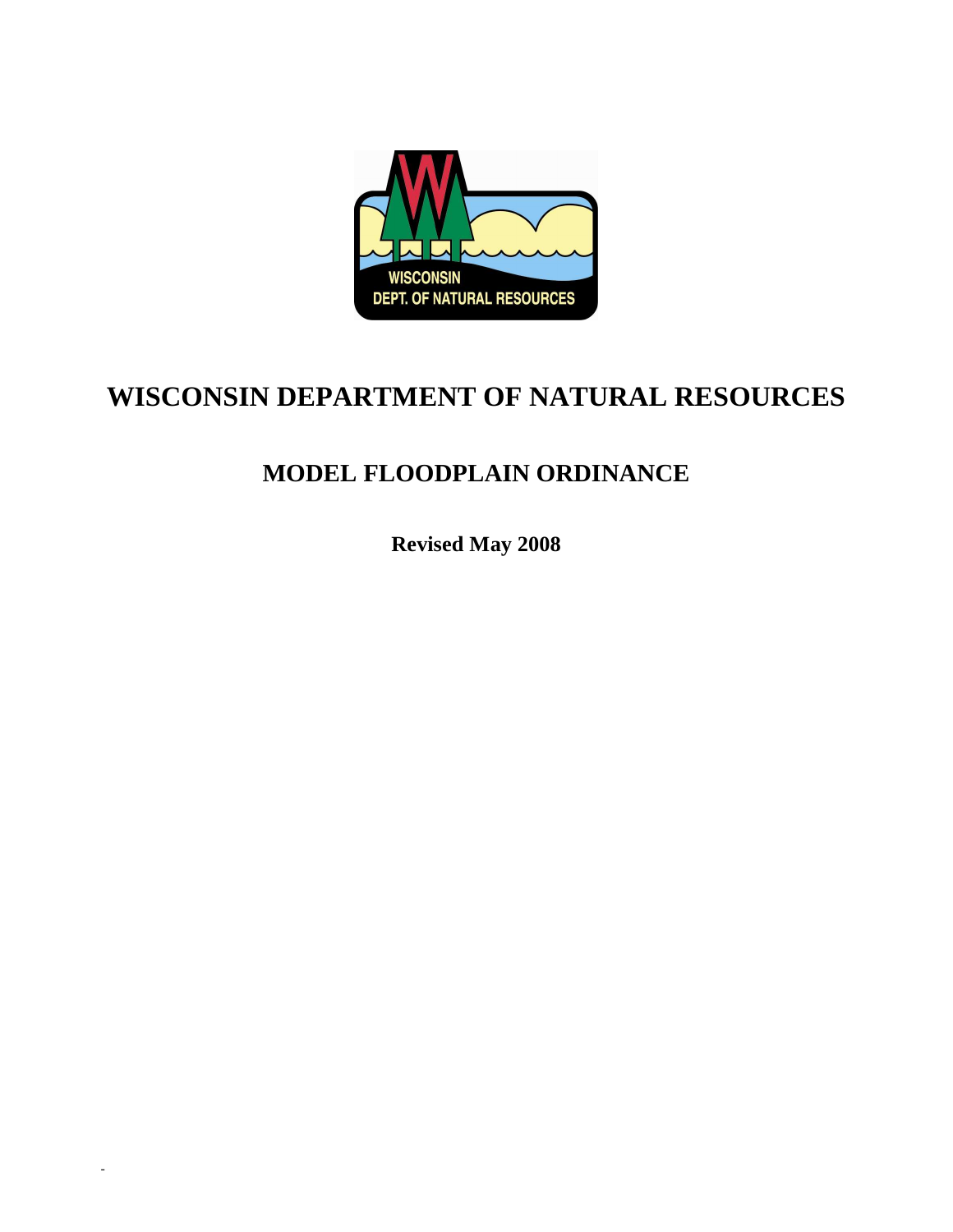#### **STATUTORY APPROVAL REQUIREMENTS**

The public hearing notice must be published twice, THE SECOND TIME AT LEAST 7 DAYS BEFORE THE HEARING, to meet statutory notice requirements to legally adopt any zoning ordinance or amendment. The community must also furnish a certified copy of the ordinance and proof of publication or posting of the amended ordinance.

**There are six places in this document where blanks must be completed**. After filling in those blanks (and putting in proper map references), publishing a Class 2 public hearing notice, and conducting the hearing, this document may be adopted as is by the municipality's governing body.

This model ordinance includes both the minimum regulatory standards required in ch. NR 116, Wis. Admin. Code, and those of the National Flood Insurance Program. Section 87.30(1)(b), Stats., permits a county, city, village or town to adopt a floodplain zoning ordinance that is more restrictive than the provisions required by the State, but not less restrictive. Other model ordinances are available from DNR, or we will help you develop alternative regulations to meet state and federal guidelines.

Submit the proposed ordinance to the DNR Regional Office zoning specialist for review at least 30 days before the public hearing to determine whether it meets all minimum standards. After public hearing and adoption, it is an added expense to change unacceptable ordinance language. No floodplain zoning ordinance amendment is effective until officially approved by DNR. All amendments must also be submitted to the Federal Emergency Management Agency.

Model ordinances and FEMA flood insurance maps are periodically revised. Contact the DNR before public hearing or adoption to assure you are using the most recent and accurate map and ordinance text available.

A handbook entitled *The Floodplain-Shoreland Management Guidebook* has been developed and distributed to all counties, cities and villages with floodplain or shoreland zoning ordinances. Look for this blue-green 3 ring notebook in your municipal zoning office for answers to many questions about floodplain, wetland and shoreland zoning, dam safety, and the NFIP.

# **If possible, please submit your draft ordinance electronically. If you have made any changes to the model ordinance, please note the location of the changes in the draft.**

-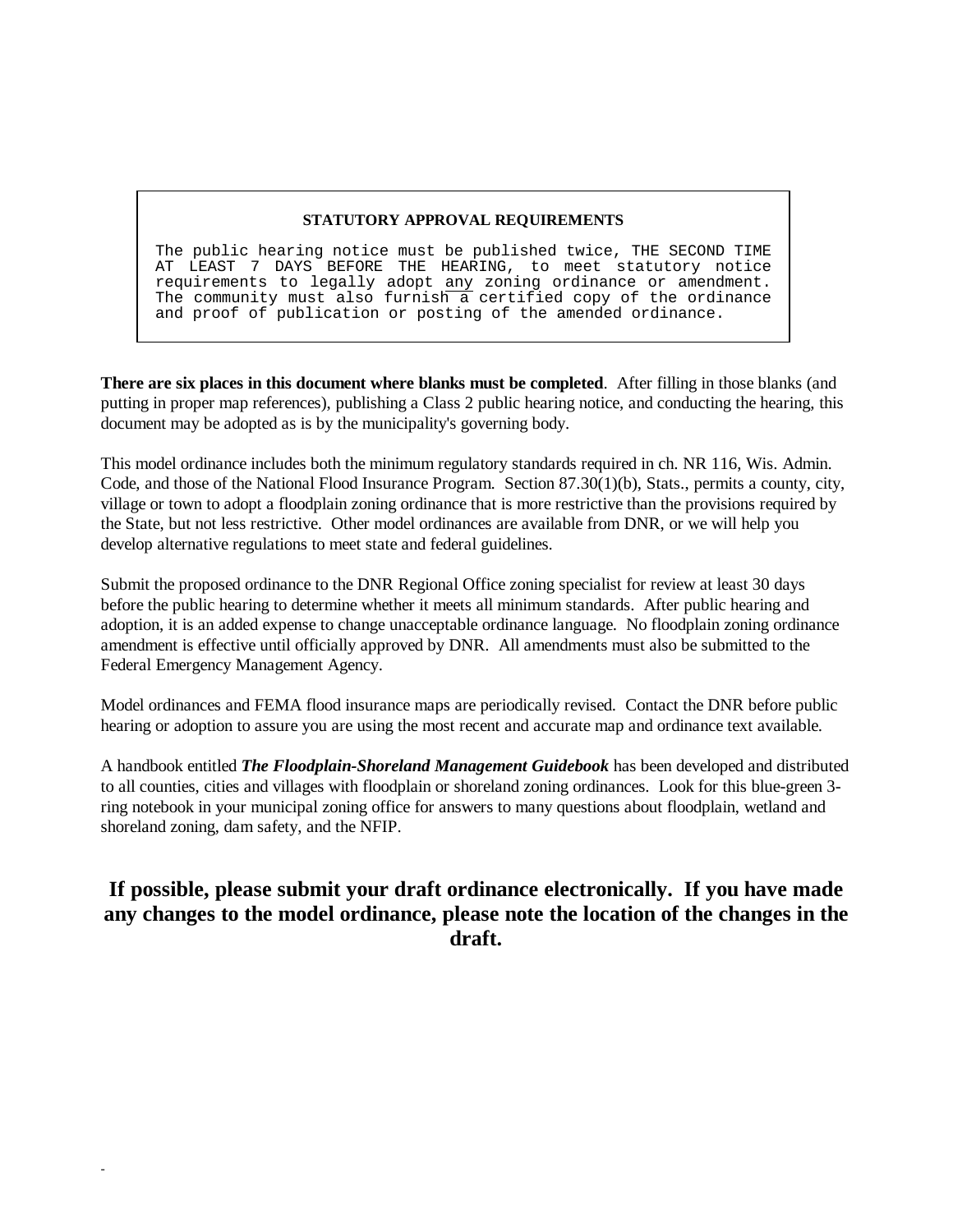## **The community must fill in these sections prior to adoption***:*

## **Section**

| 1.4                                                           |                                                     |  |  |  |
|---------------------------------------------------------------|-----------------------------------------------------|--|--|--|
| 1.5(2)                                                        | Insert source, name, date, and location of official |  |  |  |
| 1.5(12)                                                       |                                                     |  |  |  |
| 7.1(2)(d)                                                     |                                                     |  |  |  |
| 7.2(1)                                                        |                                                     |  |  |  |
| 9.0                                                           | Insert correct amounts, both minimum and maximum25  |  |  |  |
|                                                               |                                                     |  |  |  |
| Date of Public Hearing:<br>Class 2 Hearing Notice Publication |                                                     |  |  |  |
|                                                               |                                                     |  |  |  |

Date of Adoption: Dates:

Date of Publication: (Second <u>must</u> be at least 7 days before hearing, see definition)

## **Substantive Changes in the 2004 Model Ordinance**

| 1.5(2)            |                                                              |  |
|-------------------|--------------------------------------------------------------|--|
| 1.5(5)            |                                                              |  |
| 1.5(12)           |                                                              |  |
| 1.5(13)           |                                                              |  |
| 2.1(3)            |                                                              |  |
| 2.2               |                                                              |  |
| 2.4               |                                                              |  |
| 4.3(3)            |                                                              |  |
| $4.3(4) \& (5)$   |                                                              |  |
| $4.3(12) \& (13)$ |                                                              |  |
| 6.1(2)(a)         |                                                              |  |
| 6.1(2)(d)         | Language Concerning Elevation Of Nonconforming Structures 15 |  |
| 6.1(2)(e)1        |                                                              |  |
| 6.1(2)(e)2        |                                                              |  |
| 6.1(2)(f)         |                                                              |  |
| 7.1(1)(bm)        | Substantial Damage Assessments - Community Responsibility 17 |  |
| 7.1(1)(c)4        |                                                              |  |
| 7.1(1)(d)3        |                                                              |  |
| 7.3(4)(b)         |                                                              |  |
|                   |                                                              |  |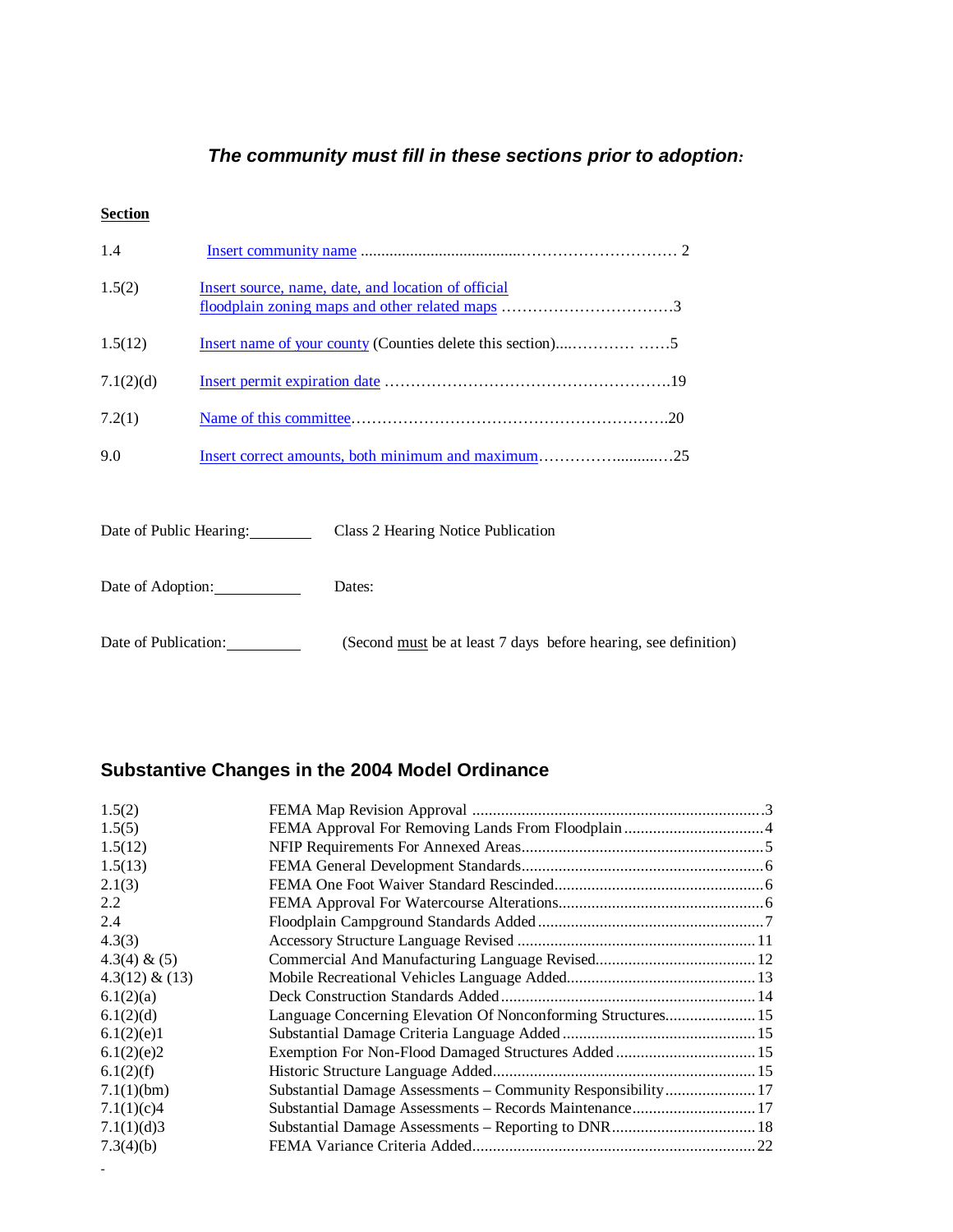| 7.3(4)(c) |                                                                       |  |
|-----------|-----------------------------------------------------------------------|--|
| 8.1(6)    |                                                                       |  |
| 10.0(2)   |                                                                       |  |
| 10.0(8)   |                                                                       |  |
| 10.0(12)  |                                                                       |  |
| 10.0(14)  |                                                                       |  |
| 10.0(20)  |                                                                       |  |
| 10.0(41)  |                                                                       |  |
| 10.0(42)  |                                                                       |  |
| 10.0(45)  |                                                                       |  |
| 10.0(55)  |                                                                       |  |
| 10.0(56)  |                                                                       |  |
| 10.0(57)  |                                                                       |  |
| 10.0(59)  |                                                                       |  |
| 10.0(60)  | Substantial Damage Definition Added/Substantial Improvement Deleted31 |  |
| 10.0(63)  |                                                                       |  |

-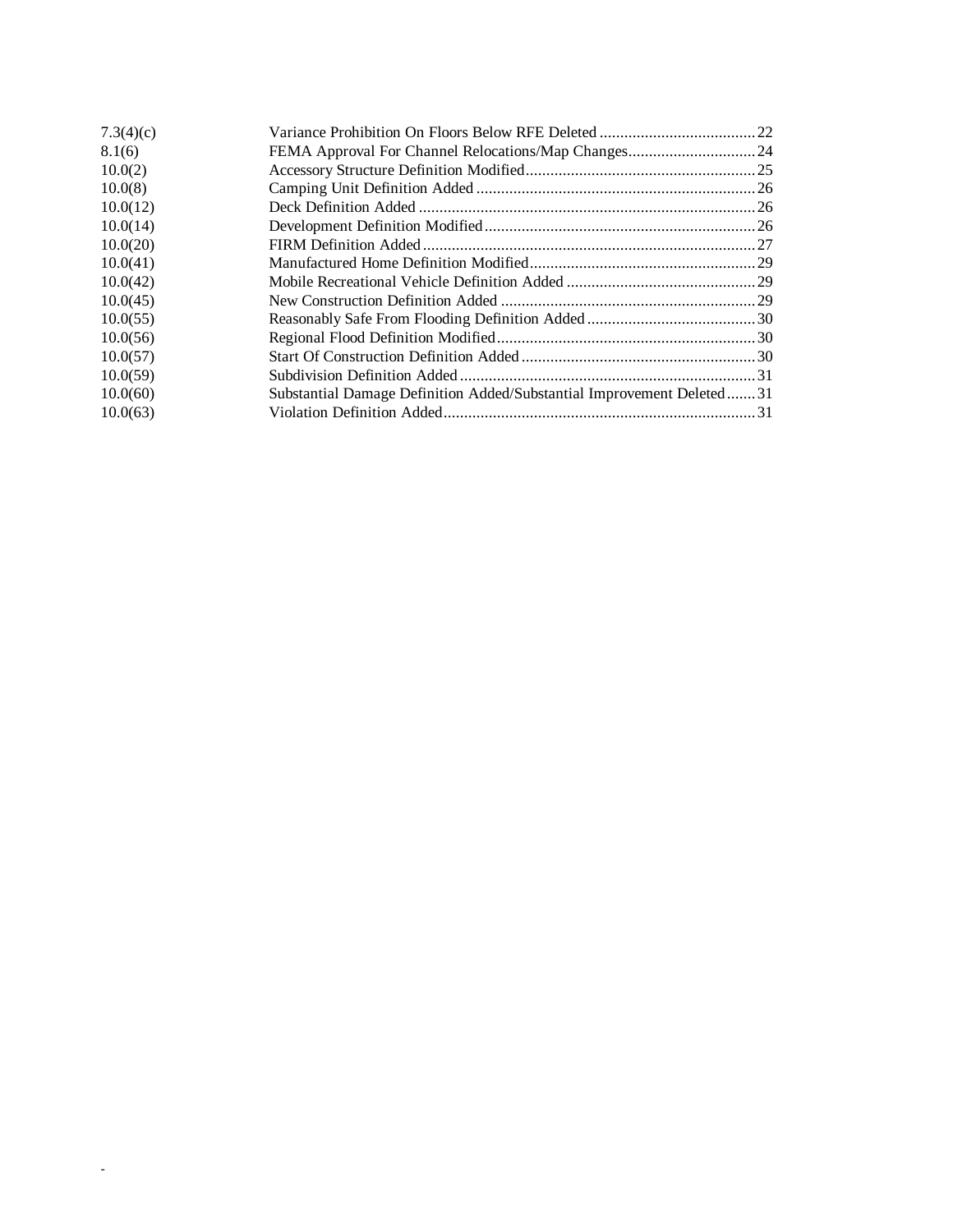# **TABLE OF CONTENTS**

| 20.10 |       | STATUTORY AUTHORIZATION, FINDING OF FACT, STATEMENT |   |
|-------|-------|-----------------------------------------------------|---|
|       |       |                                                     |   |
|       | 20.11 |                                                     |   |
|       | 20.12 |                                                     |   |
|       | 20.13 |                                                     |   |
|       | 20.14 | Title                                               | 2 |
|       | 20.15 |                                                     |   |
|       |       | (1) Areas to be Regulated                           |   |
|       |       | (2) Official Maps and Revisions                     |   |
|       |       | (3) Establishment of Districts                      |   |
|       |       | (4) Locating Floodplain Boundaries                  |   |
|       |       | (5) Removal of Lands from Floodplain                |   |
|       |       | (6) Compliance                                      |   |
|       |       | (7) Municipalities and State Agencies Regulated     |   |
|       |       | (8) Abrogation and Greater Restrictions             |   |
|       |       | (9) Interpretation                                  |   |
|       |       | (10) Warning and Disclaimer of Liability            |   |
|       |       | (11) Severability                                   |   |
|       |       | (12) Annexed Areas for Cities/Villages              |   |
|       |       | (13) General Development Standards                  |   |
| 20.20 |       |                                                     |   |
|       | 20.21 |                                                     |   |
|       | 20.22 |                                                     |   |
|       | 20.23 |                                                     |   |
|       | 20.24 |                                                     |   |
| 20.30 |       |                                                     |   |
|       | 20.31 |                                                     |   |
|       | 20.32 |                                                     |   |
|       | 20.33 |                                                     |   |
|       | 20.34 |                                                     |   |
| 20.40 |       |                                                     |   |
|       | 20.41 |                                                     |   |
|       | 20.42 |                                                     |   |
|       | 20.43 |                                                     |   |
| 20.50 |       |                                                     |   |
|       | 20.51 |                                                     |   |
|       | 20.52 |                                                     |   |
|       | 20.53 |                                                     |   |
|       | 20.54 |                                                     |   |
| 20.60 |       |                                                     |   |
|       | 20.61 | General                                             |   |
|       | 20.62 |                                                     |   |
|       | 20.63 |                                                     |   |
| 20.70 |       |                                                     |   |
|       | 20.71 |                                                     |   |
|       | 20.72 |                                                     |   |
|       | 20.73 |                                                     |   |
|       | 20.74 |                                                     |   |
|       | 20.75 |                                                     |   |
|       | 20.76 |                                                     |   |
| 20.80 |       |                                                     |   |
|       | 20.81 |                                                     |   |
|       | 20.82 |                                                     |   |
| 20.90 |       |                                                     |   |
| 30.00 |       |                                                     |   |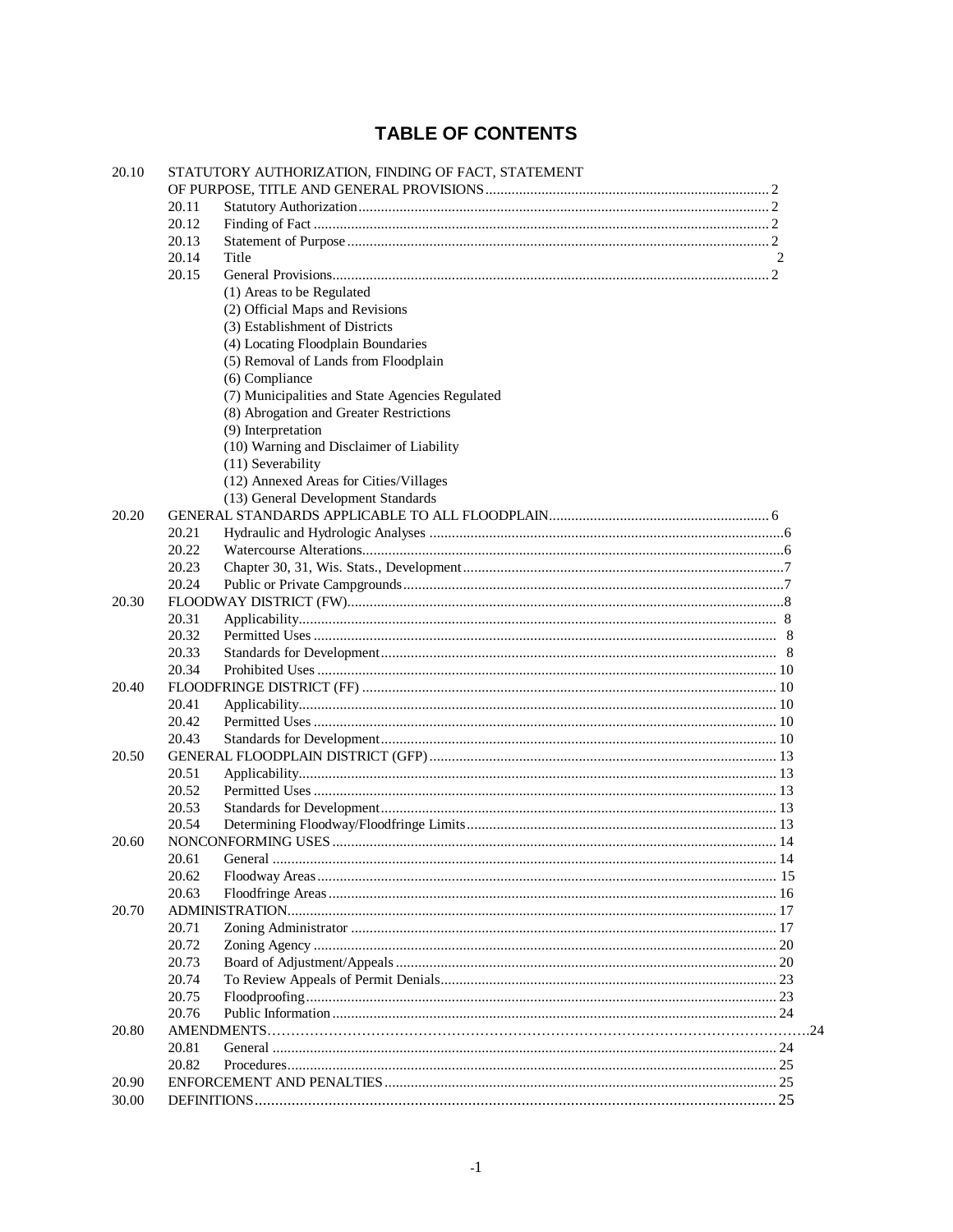## <span id="page-5-0"></span>**20.10 STATUTORY AUTHORIZATION, FINDING OF FACT, STATEMENT OF PURPOSE, TITLE AND GENERAL PROVISIONS**

## **20.11 STATUTORY AUTHORIZATION**

 This ordinance is adopted pursuant to the authorization in ss. 62.23 and the requirements in s. 87.30, Stats.

## **20.12 FINDING OF FACT**

 Uncontrolled development and use of the floodplains and rivers of this municipality would impair the public health, safety, convenience, general welfare and tax base.

## **20.13 STATEMENT OF PURPOSE**

This ordinance is intended to regulate floodplain development to:

- (1) Protect life, health and property;
- (2) Minimize expenditures of public funds for flood control projects;
- (3) Minimize rescue and relief efforts undertaken at the expense of the taxpayers;
- (4) Minimize business interruptions and other economic disruptions;
- (5) Minimize damage to public facilities in the floodplain;
- (6) Minimize the occurrence of future flood blight areas in the floodplain;
- (7) Discourage the victimization of unwary land and homebuyers;
- (8) Prevent increases in flood heights that could increase flood damage and result in conflicts between property owners; and
- (9) Discourage development in a floodplain if there is any practicable alternative to locate the activity, use or structure outside of the floodplain.

## **20.14 TITLE**

 This ordinance shall be known as the Floodplain Zoning Ordinance for the City of Delafield, Wisconsin.

## **20.15 GENERAL PROVISIONS**

#### (1) AREAS TO BE REGULATED

 This ordinance regulates all areas that would be covered by the regional flood or base flood. **Note:** Base flood elevations are derived from the flood profiles in the Flood Insurance Study. Regional flood elevations may be derived from other studies. Areas covered by the base flood are identified as A-Zones on the Flood Insurance Rate Map.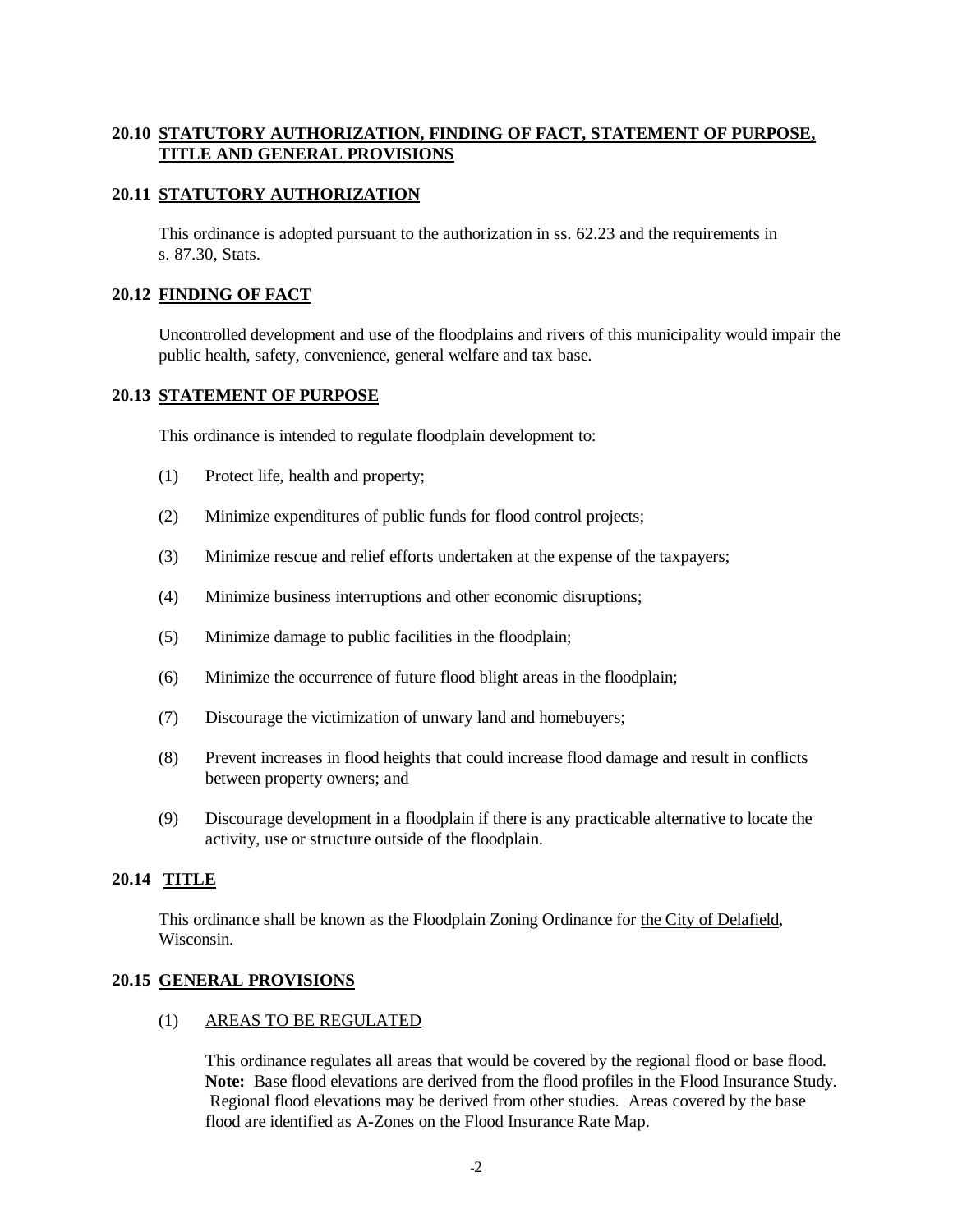## <span id="page-6-0"></span>(2) OFFICIAL MAPS & REVISIONS

 The boundaries of all floodplain districts are designated as floodplains or A-Zones on the maps listed below and the revisions in the City of Delafield Floodplain Appendix. Any change to the base flood elevations (BFE) in the Flood Insurance Study (FIS) or on the Flood Insurance Rate Map (FIRM) must be reviewed and approved by the DNR and FEMA before it is effective. No changes to regional flood elevations (RFE's) on non-FEMA maps shall be effective until approved by the DNR. These maps and revisions are on file in the office of the City Clerk, City of Delafield. If more than one map or revision is referenced, the most restrictive information shall apply.

OFFICIAL MAPS : Based on the FIS

Flood Insurance Rate Map (FIRM), panel numbers 55133C0156F, 55133C0157F, 55133C0158F, 55133C0159F, 55133C0166F, 55133C0167F, 55133C0176F, 55133C0178F, and 55133C0186F, dated November 19, 2008; with corresponding profiles that are based on the Flood Insurance Studies (FIS) 55133CV001A, 55133CV002A, and 55133CV003A dated November 19, 2008;

Approved by: The DNR and FEMA

## (3) ESTABLISHMENT OF DISTRICTS

The regional floodplain areas are divided into three districts as follows:

- (a) The Floodway District (FW) is the channel of a river or stream and those portions of the floodplain adjoining the channel required to carry the regional floodwaters.
- (b) The Floodfringe District (FF) is that portion of the floodplain between the regional flood limits and the floodway.
- (c) The General Floodplain District (GFP) is those areas that have been or may be covered by floodwater during the regional flood.

## (4) LOCATING FLOODPLAIN BOUNDARIES

 Discrepancies between boundaries on the official floodplain zoning map and actual field conditions shall be resolved using the criteria in paragraphs (a) or (b) below. If a significant difference exists, the map shall be amended according to s. 8.0. The zoning administrator can rely on a boundary derived from a profile elevation to grant or deny a land use permit, whether or not a map amendment is required. The zoning administrator shall be responsible for documenting actual pre-development field conditions and the basis upon which the district boundary was determined and for initiating any map amendments required under this section. Disputes between the zoning administrator and an applicant over the district boundary line shall be settled according to s. 7.3(3) and the criteria in (a) and (b) below.

 (a) If flood profiles exist, the map scale and the profile elevations shall determine the district boundary. The regional or base flood elevations shall govern if there are any discrepancies.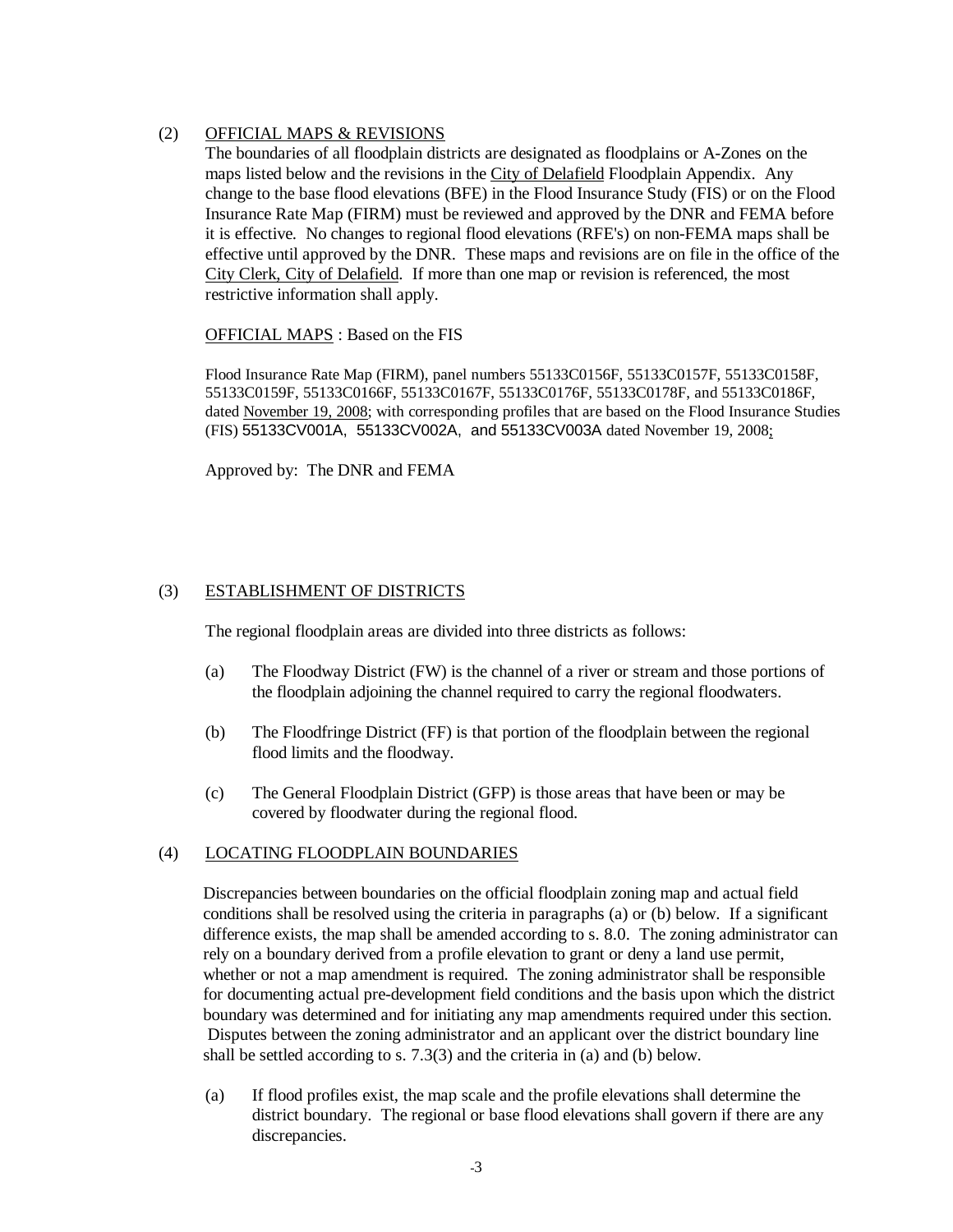(b) Where flood profiles do not exist, the location of the boundary shall be determined by the map scale, visual on-site inspection and any information provided by the Department.

**Note:** Where the flood profiles are based on established base flood elevations from a FIRM, FEMA must also approve any map amendment pursuant to s. 8.1 (6).

## (5) REMOVAL OF LANDS FROM FLOODPLAIN

 Compliance with the provisions of this ordinance shall not be grounds for removing land from the floodplain unless it is filled at least two feet above the regional or base flood elevation, the fill is contiguous to land outside the floodplain, and the map is amended pursuant to s. 8.0.

 **Note:** This procedure does not remove the requirements for the mandatory purchase of flood insurance. The property owner must contact FEMA to request a Letter of Map Change (LOMC).

#### (6) COMPLIANCE

 Any development or use within the areas regulated by this ordinance shall be in compliance with the terms of this ordinance, and other applicable local, state, and federal regulations.

#### (7) MUNICIPALITIES AND STATE AGENCIES REGULATED

 Unless specifically exempted by law, all cities, villages, towns, and counties are required to comply with this ordinance and obtain all necessary permits. State agencies are required to comply if s. 13.48(13), Stats., applies. The construction, reconstruction, maintenance and repair of state highways and bridges by the Wisconsin Department of Transportation is exempt when s. 30.2022, Stats., applies.

#### (8) ABROGATION AND GREATER RESTRICTIONS

- (a) This ordinance supersedes all the provisions of any municipal zoning ordinance enacted under 62.23 for cities or s. 87.30, Stats., which relate to floodplains. If another ordinance is more restrictive than this ordinance, that ordinance shall continue in full force and effect to the extent of the greater restrictions, but not otherwise.
- (b) This ordinance is not intended to repeal, abrogate or impair any existing deed restrictions, covenants or easements. If this ordinance imposes greater restrictions, the provisions of this ordinance shall prevail.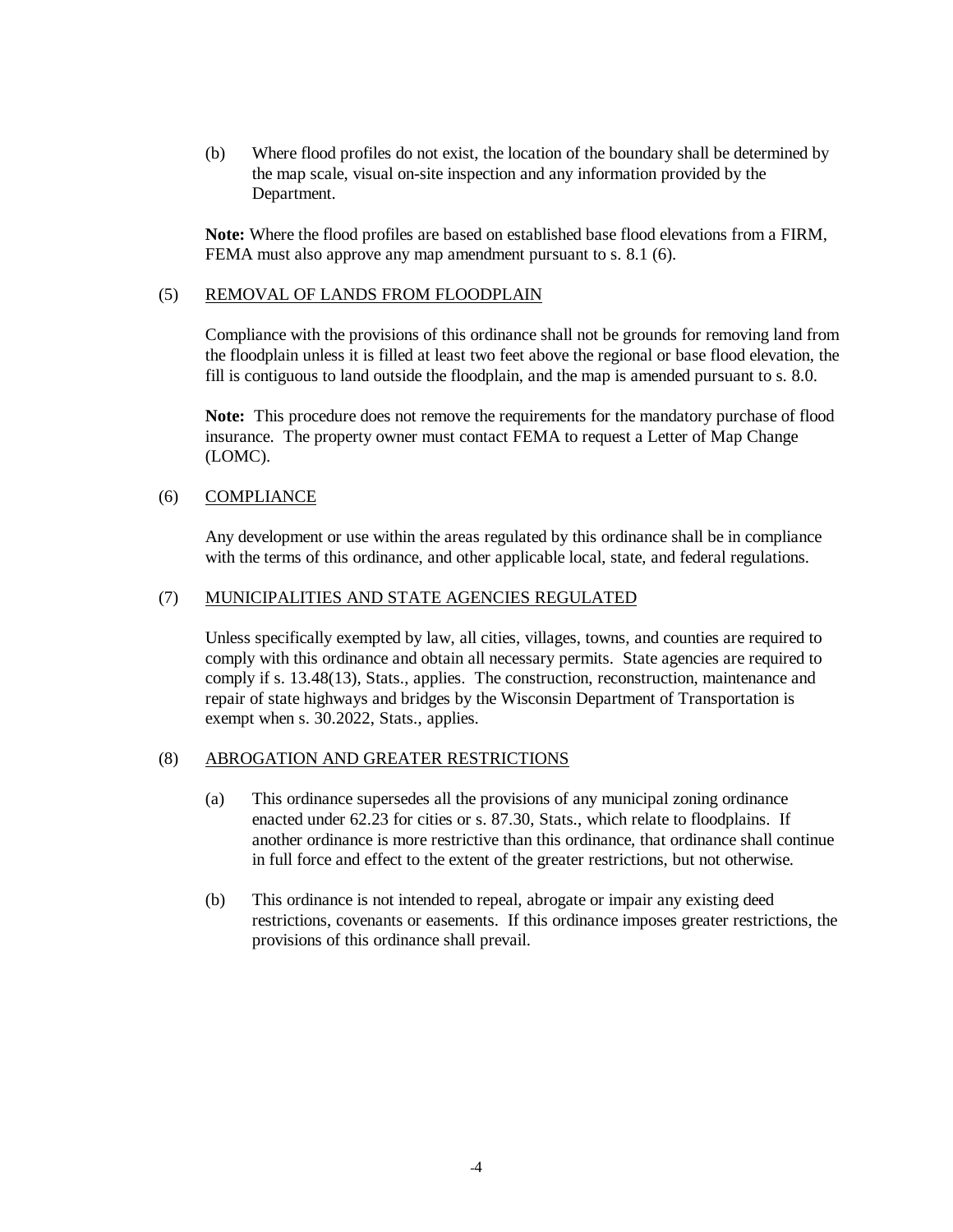## <span id="page-8-0"></span>(9) INTERPRETATION

 In their interpretation and application, the provisions of this ordinance are the minimum requirements liberally construed in favor of the governing body and are not a limitation on or repeal of any other powers granted by the Wisconsin Statutes. If a provision of this ordinance, required by ch. NR 116, Wis. Adm. Code, is unclear, the provision shall be interpreted in light of the standards in effect on the date of the adoption of this ordinance or in effect on the date of the most recent text amendment to this ordinance.

#### (10) WARNING AND DISCLAIMER OF LIABILITY

 The flood protection standards in this ordinance are based on engineering experience and scientific research. Larger floods may occur or the flood height may be increased by man-made or natural causes. This ordinance does not imply or guarantee that non-floodplain areas or permitted floodplain uses will be free from flooding and flood damages. Nor does this ordinance create liability on the part of, or a cause of action against, the municipality or any officer or employee thereof for any flood damage that may result from reliance on this ordinance.

#### (11) SEVERABILITY

 Should any portion of this ordinance be declared unconstitutional or invalid by a court of competent jurisdiction, the remainder of this ordinance shall not be affected.

#### (12) ANNEXED AREAS FOR CITIES AND VILLAGES

 The Waukesha County floodplain zoning provisions in effect on the date of annexation shall remain in effect and shall be enforced by the municipality for all annexed areas until the municipality adopts and enforces an ordinance which meets the requirements of ch. NR 116, Wis. Adm. Code and the National Flood Insurance Program (NFIP). These annexed lands are described on the municipality's official zoning map. County floodplain zoning provisions are incorporated by reference for the purpose of administering this section and are on file in the office of the municipal zoning administrator. All plats or maps of annexation shall show the regional flood elevation and the location of the floodway.

## (13) GENERAL DEVELOPMENT STANDARDS

 The community shall review all permit applications to determine whether proposed building sites will be reasonably safe from flooding. If a proposed building site is in a flood-prone area, all new construction and substantial improvements shall be designed or modified and adequately anchored to prevent flotation, collapse, or lateral movement of the structure resulting from hydrodynamic and hydrostatic loads; be constructed with materials resistant to flood damage; be constructed by methods and practices that minimize flood damages; and be constructed with electrical, heating, ventilation, plumbing, and air conditioning equipment and other service facilities designed and/or located so as to prevent water from entering or accumulating within the components during conditions of flooding. Subdivisions shall be reviewed for compliance with the above standards. All subdivision proposals (including manufactured home parks) shall include regional flood elevation and floodway data for any development that meets the subdivision definition of this ordinance.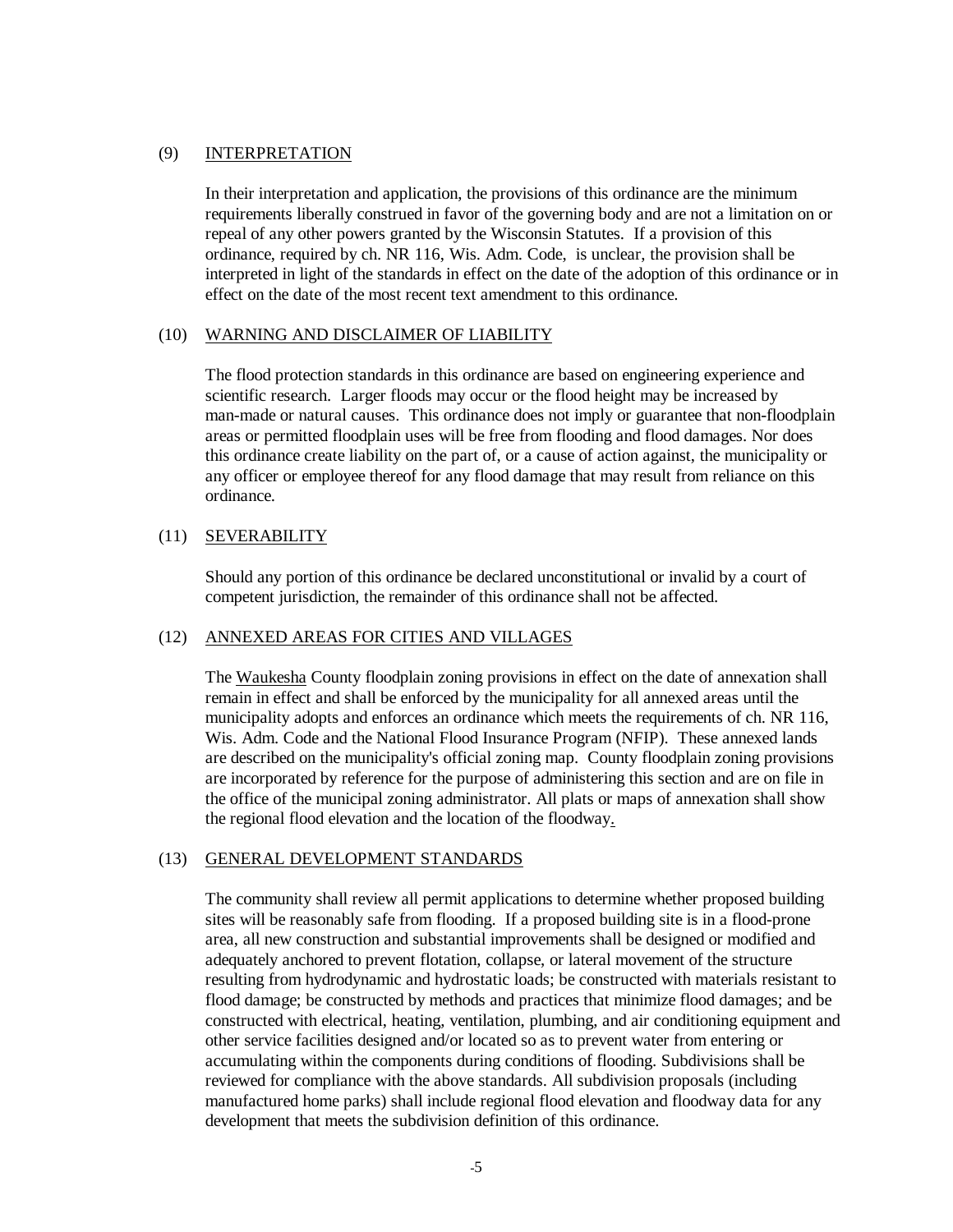## **20.20 GENERAL STANDARDS APPLICABLE TO ALL FLOODPLAIN DISTRICTS**

#### **20.21 HYDRAULIC AND HYDROLOGIC ANALYSES**

- (1) Except as allowed in par. (3) below, no floodplain development shall:
	- (a) Obstruct flow, defined as development which blocks the conveyance of floodwaters by itself or with other development, increasing regional flood height; or
	- (b) Increase regional flood height due to floodplain storage area lost, which equals or exceeds 0.01 foot.
- (2) The zoning administrator shall deny permits if it is determined the proposed development will obstruct flow or increase regional flood heights 0.01 foot or more, based on the officially adopted FIRM or other adopted map, unless the provisions of sub. (3) are met.
- (3) Obstructions or increases equal to or greater than 0.01 foot may only be permitted if amendments are made to this ordinance, the official floodplain zoning maps, floodway lines and water surface profiles, in accordance with s. 8.0.

**Note:** This section refers to obstructions or increases in base flood elevations as shown on the officially adopted FIRM or other adopted map. Any such alterations must be reviewed and approved by FEMA and the DNR.

## **20.22 WATERCOURSE ALTERATIONS**

 No land use permit to alter or relocate a watercourse in a mapped floodplain shall be issued until the local official has notified in writing all adjacent municipalities, the Department and FEMA regional offices and required the applicant to secure all necessary state and federal permits. The flood carrying capacity of any altered or relocated watercourse shall be maintained. As soon as is practicable, but not later than six months after the date of the watercourse alteration or relocation, the zoning administrator shall notify FEMA of the changes by submitting appropriate technical or scientific data in accordance with NFIP guidelines that shall be used to revise the FIRM, risk premium rates and floodplain management regulations as required.

## **20.23 CHAPTER 30, 31, WIS. STATS., DEVELOPMENT**

 Development which requires a permit from the Department, under chs. 30 and 31, Wis. Stats., such as docks, piers, wharves, bridges, culverts, dams and navigational aids, may be allowed if the necessary permits are obtained and amendments to the floodway lines, water surface profiles, BFE's established in the FIS, or other data from the officially adopted FIRM, or other floodplain zoning maps or the floodplain zoning ordinance are made according to s. 8.0.

## **20.24 PUBLIC OR PRIVATE CAMPGROUNDS**

Public or private campgrounds shall have a low flood damage potential and shall meet the following provisions:

- (1) The campground is approved by the Department of Health and Family Services.
- (2) A land use permit for the campground is issued by the zoning administrator.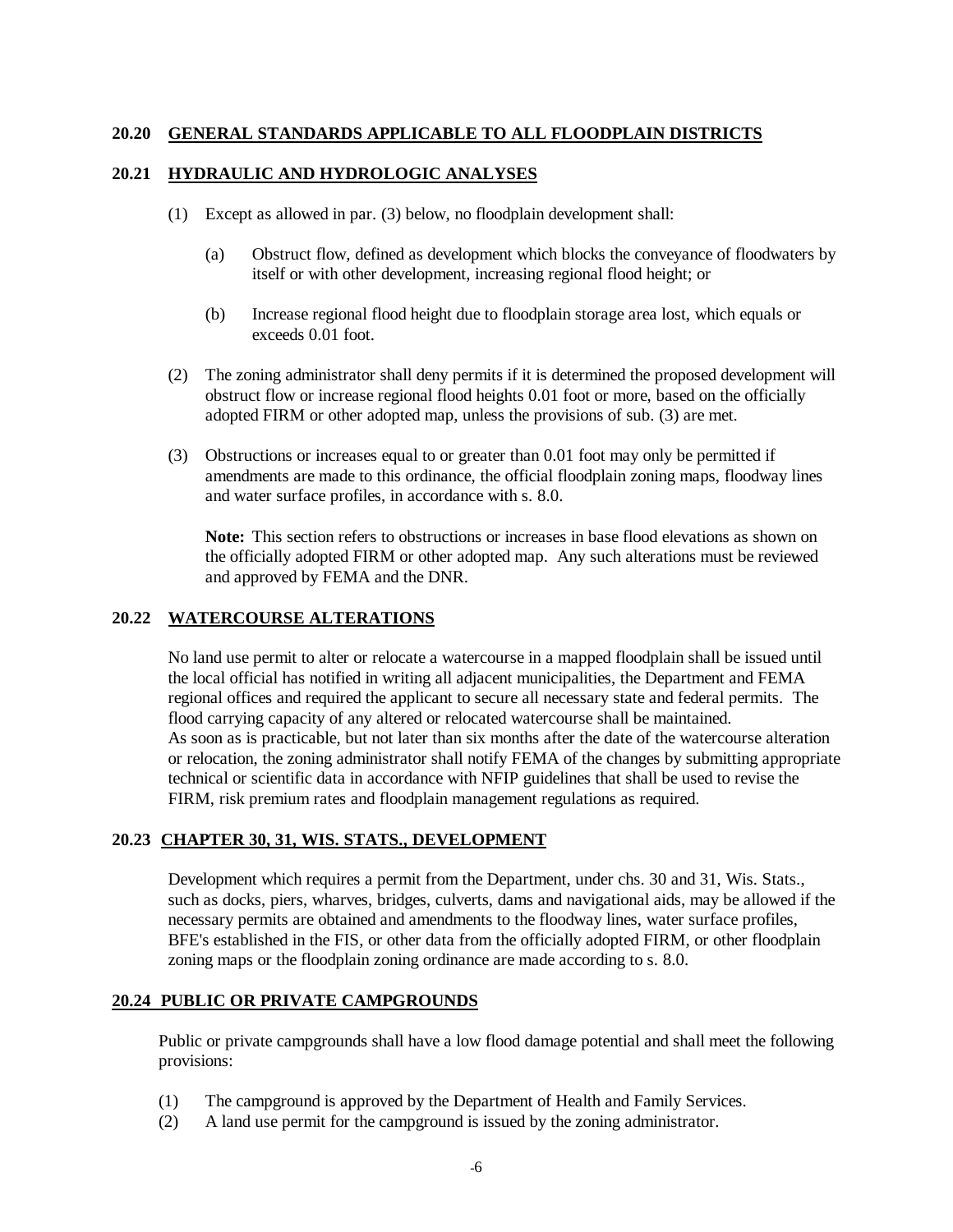- (3) The character of the river system and the elevation of the campground is such that a 72-hour warning of an impending flood can be given to all campground occupants.
- (4) There is an adequate flood warning procedure for the campground that offers the minimum notice required under this section to all persons in the campground. This procedure shall include a written agreement between the campground owner, the municipal emergency government coordinator and the chief law enforcement official which specifies the flood elevation at which evacuation shall occur, personnel responsible for monitoring flood elevations, types of warning systems to be used and the procedures for notifying at-risk parties, and the methods and personnel responsible for conducting the evacuation.
- (5) This agreement shall be for no more than one calendar year, at which time the agreement shall be reviewed and updated - by the officials identified in sub. (4) - to remain in compliance with all applicable regulations, including those of the state department of health and family services and all other applicable regulations.
- (6) Only camping units are allowed.
- (7) The camping units may not occupy any site in the campground for more than 180 consecutive days, at which time the camping unit must be removed from the floodplain for a minimum of 24 hours.
- (8) All camping units that remain on site for more than 30 days shall be issued a limited authorization by the campground operator, a written copy of which is kept on file at the campground. Such authorization shall allow placement of a camping unit for a period not to exceed 180 days and shall ensure compliance with all the provisions of this section.
- (9) The municipality shall monitor the limited authorizations issued by the campground operator to assure compliance with the terms of this section.
- (10) All camping units that remain in place for more than 180 consecutive days must meet the applicable requirements in either s. 3.0 or s. 4.0 for the floodplain district in which the structure is located.
- (11) The campground shall have signs clearly posted at all entrances warning of the flood hazard and the procedures for evacuation when a flood warning is issued.
- (12) All service facilities, including but not limited to refuse collection, electrical service, natural gas lines, propane tanks, sewage systems and wells shall be properly anchored and placed at or floodproofed to the flood protection elevation.

## **20.30 FLOODWAY DISTRICT (FW)**

#### **20.31 APPLICABILITY**

 This section applies to all floodway areas on the floodplain zoning maps and those identified pursuant to s. 5.4.

#### **20.32 PERMITTED USES**

 The following open space uses are allowed in the floodway district and the floodway areas of the general floodplain district, if

- they are not prohibited by any other ordinance;
- they meet the standards in s. 3.3 and 3.4; and
- all permits or certificates have been issued according to s. 7.1:
- (1) Agricultural uses, such as: farming, outdoor plant nurseries, horticulture, viticulture and wild crop harvesting.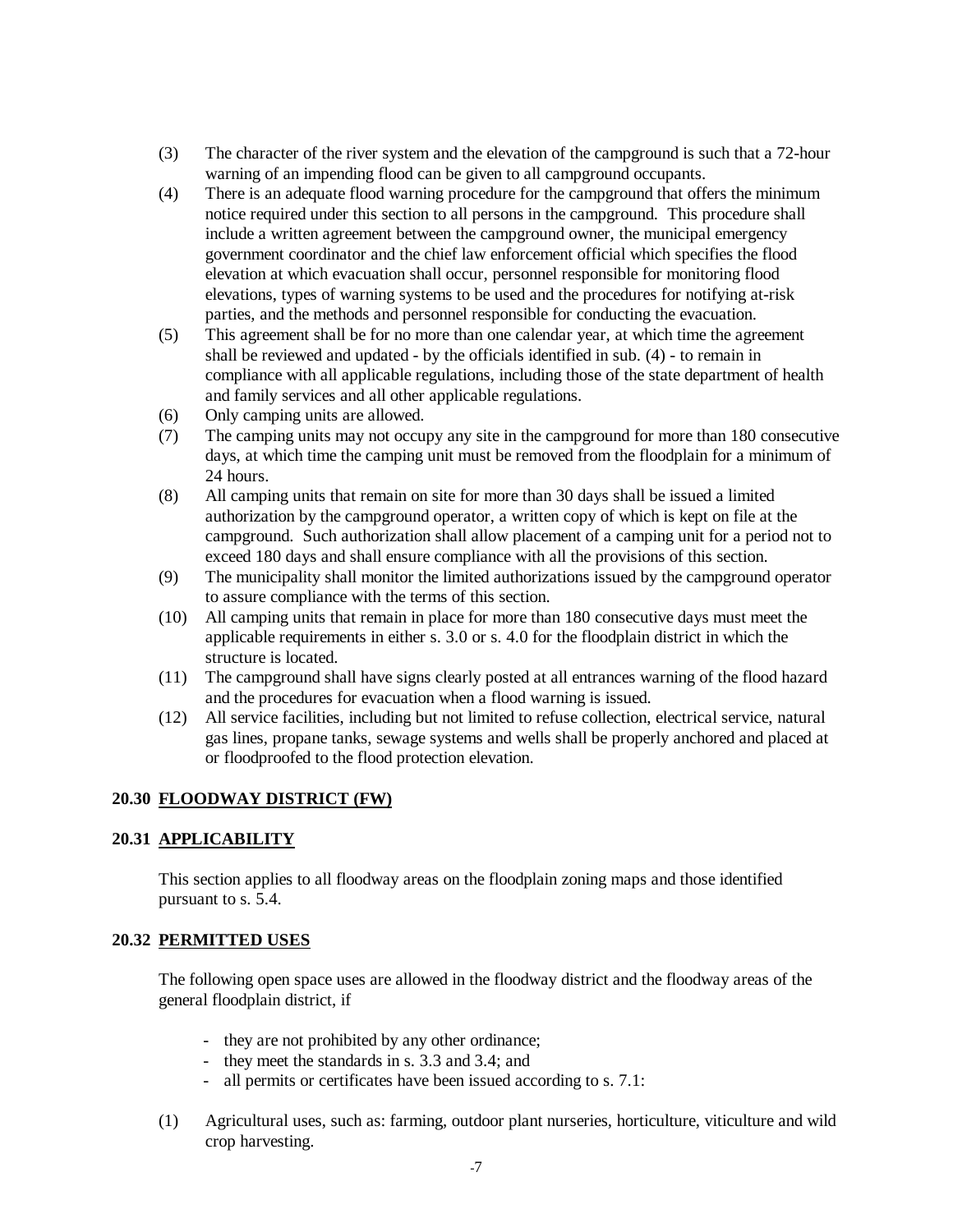- (2) Nonstructural industrial and commercial uses, such as loading areas, parking areas and airport landing strips.
- (3) Nonstructural recreational uses, such as golf courses, tennis courts, archery ranges, picnic grounds, boat ramps, swimming areas, parks, wildlife and nature preserves, game farms, fish hatcheries, shooting, trap and skeet activities, hunting and fishing areas and hiking and horseback riding trails, subject to the fill limitations of s. 3.3(4).
- (4) Uses or structures accessory to open space uses, or classified as historic structures that comply with ss. 3.3 and 3.4.
- (5) Extraction of sand, gravel or other materials that comply with s. 3.3(4).
- (6) Functionally water-dependent uses, such as docks, piers or wharves, dams, flowage areas, culverts, navigational aids and river crossings of transmission lines, and pipelines that comply with chs. 30 and 31, Stats.
- (7) Public utilities, streets and bridges that comply with s. 3.3(3).

## **20.33 STANDARDS FOR DEVELOPMENTS IN FLOODWAY AREAS**

## (1) GENERAL

- (a) Any development in floodway areas shall comply with s. 2.0 and have a low flood damage potential.
- (b) Applicants shall provide the following data to determine the effects of the proposal according to s. 2.1:
	- 1. A cross-section elevation view of the proposal, perpendicular to the watercourse, showing if the proposed development will obstruct flow; or
	- 2. An analysis calculating the effects of this proposal on regional flood height.
- (c) The zoning administrator shall deny the permit application if the project will increase flood elevations upstream or downstream 0.01 foot or more, based on the data submitted for par. (b) above.

## (2) STRUCTURES

Structures accessory to permanent open space uses or functionally dependent on a waterfront location may be allowed by permit if the structures comply with the following criteria:

- (a) The structure is not designed for human habitation and does not have a high flood damage potential.
- (b) It must be anchored to resist flotation, collapse, and lateral movement;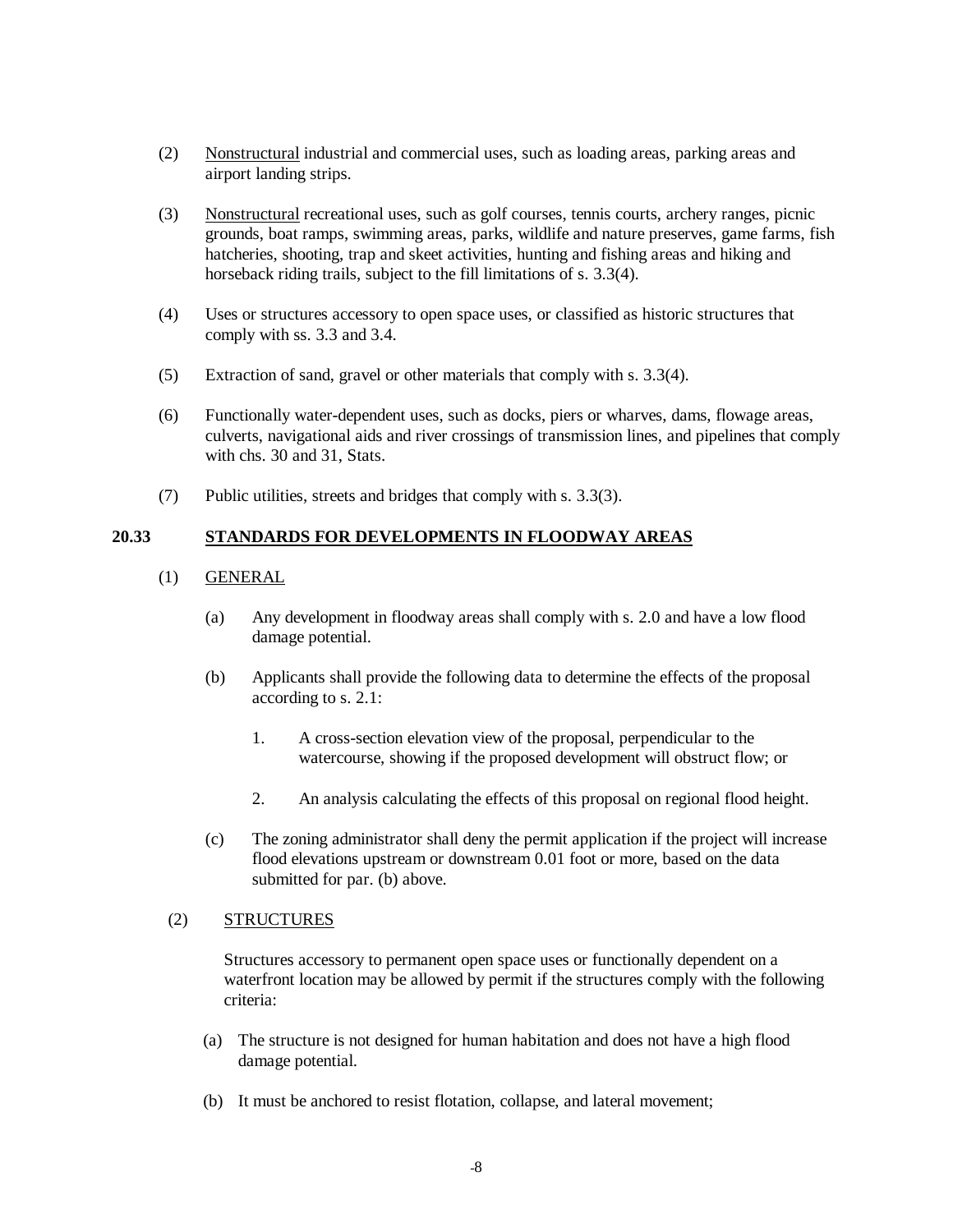- (c) Mechanical and utility equipment must be elevated or flood proofed to or above the flood protection elevation; and
- (d) It must not obstruct flow of flood waters or cause any increase in flood levels during the occurrence of the regional flood.

## (3) PUBLIC UTILITIES, STREETS AND BRIDGES

Public utilities, streets and bridges may be allowed by permit, if:

- (a) Adequate floodproofing measures are provided to the flood protection elevation; and
- (b) Construction meets the development standards of s. 2.1.

## (4) FILLS OR DEPOSITION OF MATERIALS

Fills or deposition of materials may be allowed by permit, if:

- (a) The requirements of s. 2.1 are met;
- (b) No material is deposited in the navigable channel unless a permit is issued by the Department pursuant to ch. 30, Stats., and a permit pursuant to s. 404 of the Federal Water Pollution Control Act, Amendments of 1972, 33 U.S.C. 1344 has been issued, if applicable, and the other requirements of this section are met;
- (c) The fill or other materials will be protected against erosion by riprap, vegetative cover, sheet piling or bulkheading; and
- (d) The fill is not classified as a solid or hazardous material.

#### **20.34 PROHIBITED USES**

All uses not listed as permitted uses in s. 3.2 are prohibited, including the following uses:

- (1) Habitable structures, structures with high flood damage potential, or those not associated with permanent open-space uses;
- (2) Storing materials that are buoyant, flammable, explosive, injurious to property, water quality, or human, animal, plant, fish or other aquatic life;
- (3) Uses not in harmony with or detrimental to uses permitted in the adjoining districts;
- (4) Any private or public sewage systems, except portable latrines that are removed prior to flooding and systems associated with recreational areas and Department-approved campgrounds that meet the applicable provisions of local ordinances and ch. COMM 83, Wis. Adm. Code;
- (5) Any public or private wells which are used to obtain potable water, except those for recreational areas that meet the requirements of local ordinances and chs. NR 811 and NR 812, Wis. Adm. Code;
- (6) Any solid or hazardous waste disposal sites;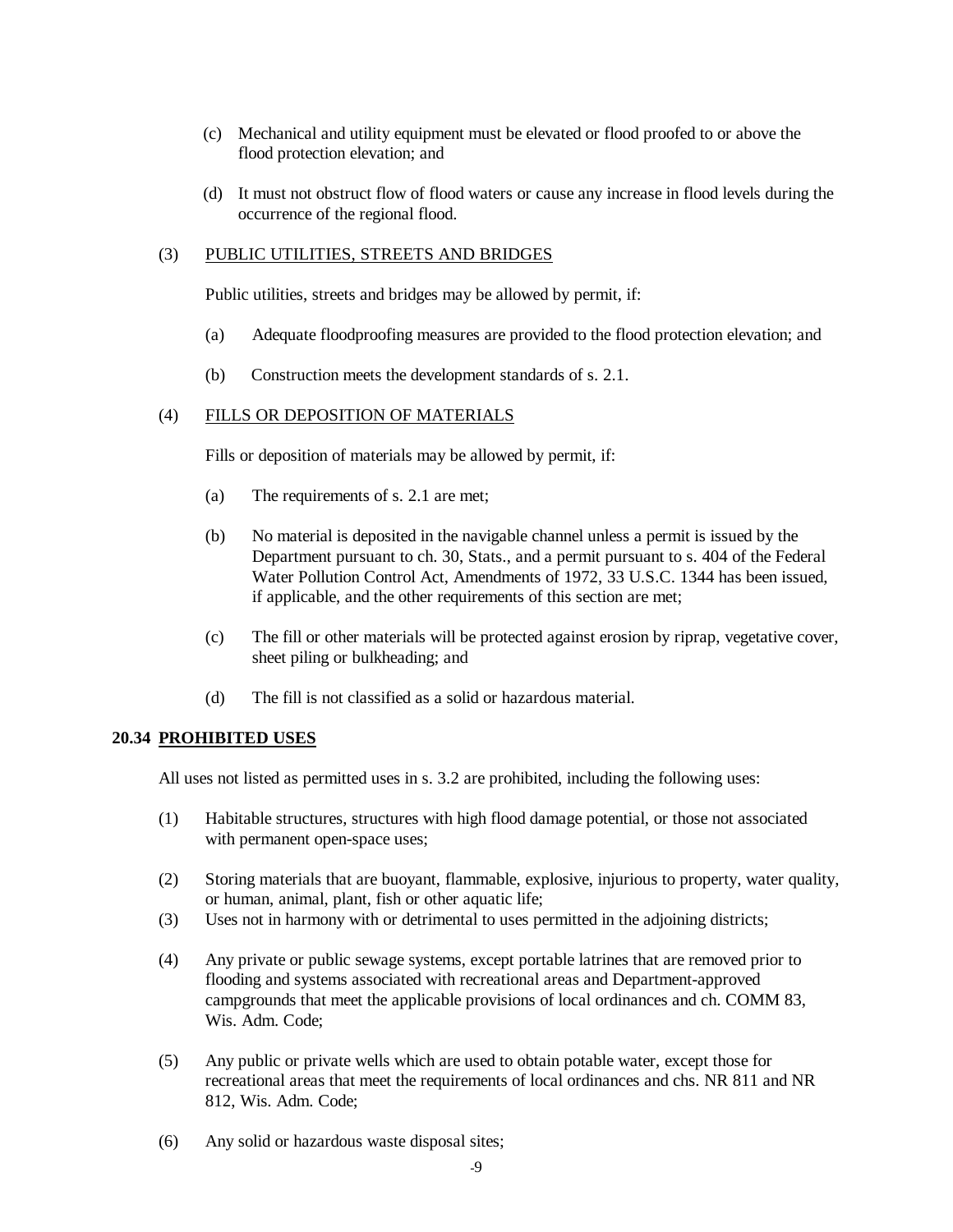- (7) Any wastewater treatment ponds or facilities, except those permitted under s. NR 110.15(3)(b), Wis. Adm. Code;
- (8) Any sanitary sewer or water supply lines, except those to service existing or proposed development located outside the floodway which complies with the regulations for the floodplain area occupied.

## **20.40 FLOODFRINGE DISTRICT (FF)**

#### **20.41 APPLICABILITY**

 This section applies to all floodfringe areas shown on the floodplain zoning maps and those identified pursuant to s. 5.4.

#### **20.42 PERMITTED USES**

 Any structure, land use, or development is allowed in the floodfringe district if the standards in s. 4.3 are met, the use is not prohibited by this or any other ordinance or regulation and all permits or certificates specified in s. 7.1 have been issued.

#### **20.43 STANDARDS FOR DEVELOPMENT IN FLOODFRINGE AREAS**

S. 2.1 shall apply in addition to the following requirements according to the use requested.

#### (1) RESIDENTIAL USES

Any habitable structure, including a manufactured home, which is to be erected, constructed, reconstructed, altered, or moved into the floodfringe area, shall meet or exceed the following standards;

- (a) The elevation of the lowest floor, excluding the basement or crawlway, shall be at or above the flood protection elevation on fill. The fill shall be one foot or more above the regional flood elevation extending at least 15 feet beyond the limits of the structure. The Board of Zoning, Board of Appeal, and the Department may authorize other floodproofing measures if the elevations of existing streets or sewer lines makes compliance with the fill standards impractical;
- (b) The basement or crawlway floor may be placed at the regional flood elevation if it is floodproofed to the flood protection elevation. No basement or crawlway floor is allowed below the regional flood elevation;
- (c) Contiguous dryland access shall be provided from a structure to land outside of the floodplain, except as provided in par. (d).
- (d) In developments where existing street or sewer line elevations make compliance with par. (c) impractical, the municipality may permit new development and substantial improvements where access roads are at or below the regional flood elevation, if:
	- 1. The municipality has written assurance from police, fire and emergency services that rescue and relief will be provided to the structure(s) by wheeled vehicles during a regional flood event; or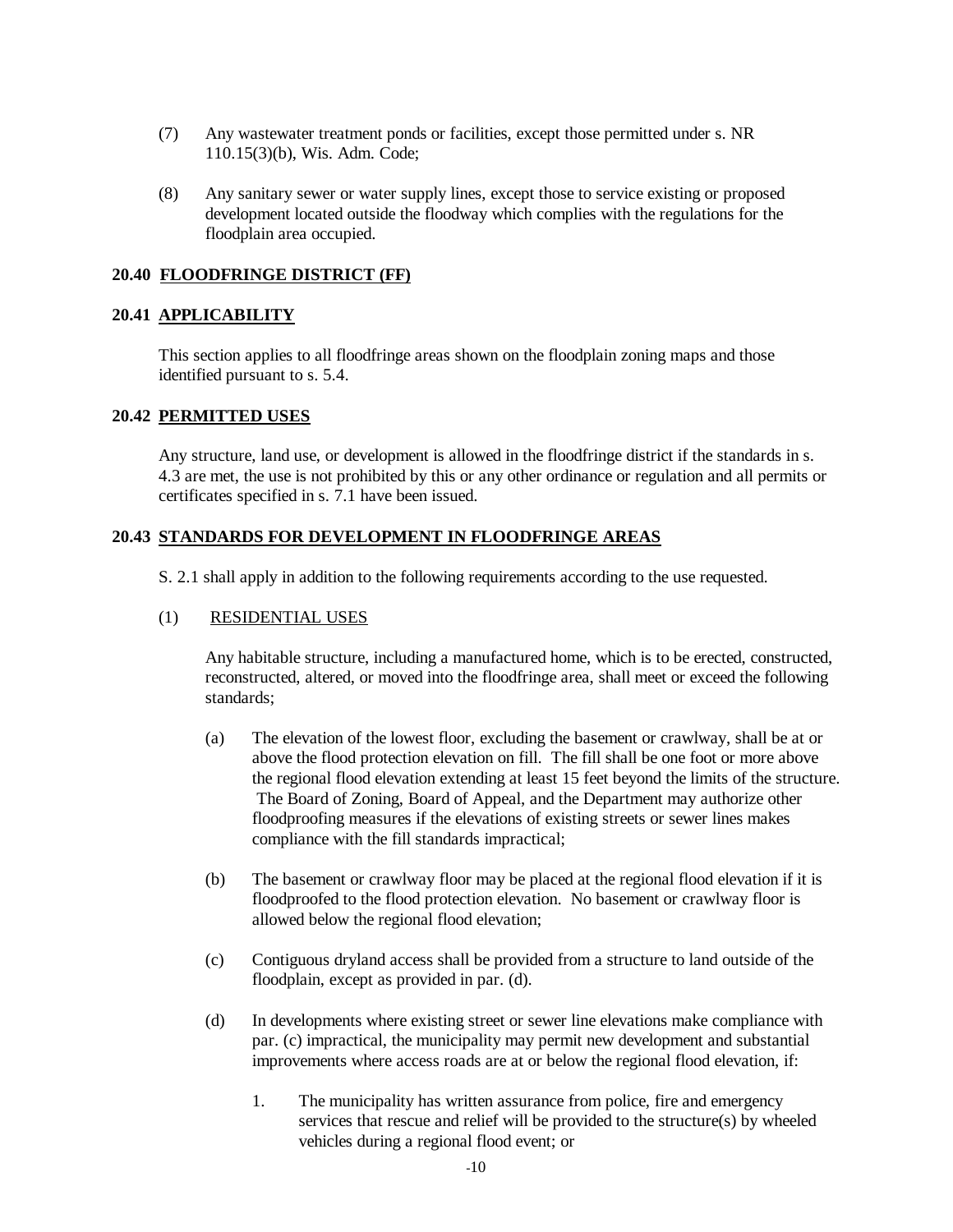2. The municipality has a natural disaster plan approved by Wisconsin Emergency Management and the Department.

## (2) ACCESSORY STRUCTURES OR USES

- (a) Except as provided in par.(b), an accessory structure which is not connected to a principal structure may be constructed with its lowest floor at or above the regional flood elevation
- (b) An accessory structure which is not connected to the principal structure and which is less than 600 square feet in size and valued at less than \$10,000 may be constructed with its lowest floor no more than two feet below the regional flood elevation if it is subject to flood velocities of no more than two feet per second and it meets all of the provisions of Sections 3.3 (2) (a),(b),(c) and (d) and 4.3 (5) below.

## (3) COMMERCIAL USES

Any commercial structure which is erected, altered or moved into the floodfringe area shall meet the requirements of s.  $4.3(1)$ . Subject to the requirements of s.  $4.3(5)$ , storage yards, surface parking lots and other such uses may be placed at lower elevations if an adequate warning system exists to protect life and property.

#### (4) MANUFACTURING AND INDUSTRIAL USES

Any manufacturing or industrial structure which is erected, altered or moved into the floodfringe area shall be protected to the flood protection elevation using fill, levees, floodwalls, or other flood proofing measures in s. 7.5. Subject to the requirements of s. 4.3(5), storage yards, surface parking lots and other such uses may be placed at lower elevations if an adequate warning system exists to protect life and property.

#### (5) STORAGE OF MATERIALS

Materials that are buoyant, flammable, explosive, or injurious to property, water quality or human, animal, plant, fish or aquatic life shall be stored at or above the flood protection elevation or floodproofed in compliance with s. 7.5. Adequate measures shall be taken to ensure that such materials will not enter the water body during flooding.

#### (6) PUBLIC UTILITIES, STREETS AND BRIDGES

All utilities, streets and bridges shall be designed to be compatible with comprehensive floodplain development plans; and

- (a) When failure of public utilities, streets and bridges would endanger public health or safety, or where such facilities are deemed essential, construction of and substantial improvements to such facilities may only be permitted if they are floodproofed in compliance with s. 7.5 to the flood protection elevation;
- (b) Minor roads or non-essential utilities may be constructed at lower elevations if they are designed to withstand flood forces to the regional flood elevation.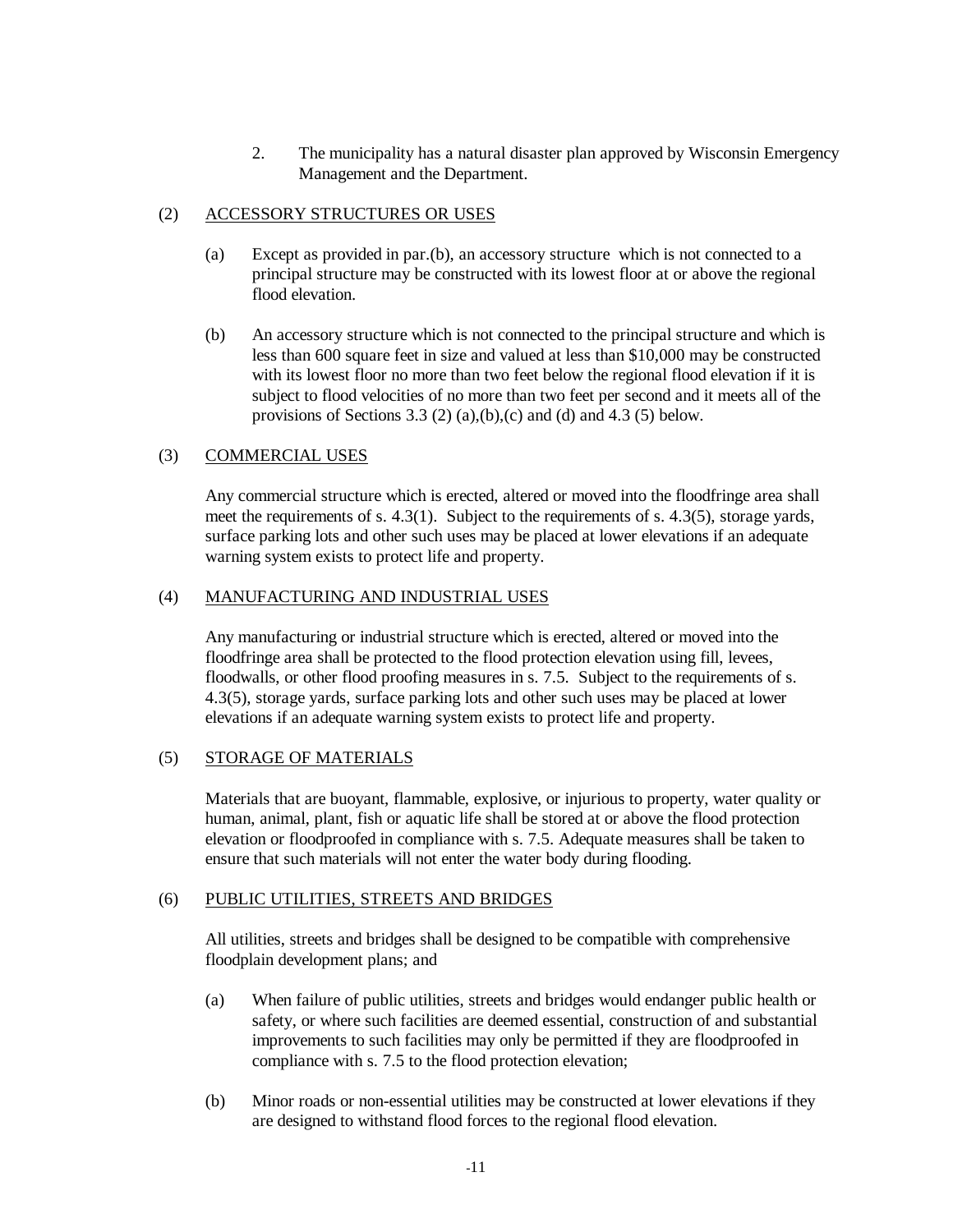## (7) SEWAGE SYSTEMS

All on-site sewage disposal systems shall be floodproofed, pursuant to s. 7.5, to the flood protection elevation and shall meet the provisions of all local ordinances and ch. COMM 83, Wis. Adm. Code.

## (8) WELLS

All wells shall be floodproofed, pursuant to s. 7.5, to the flood protection elevation and shall meet the provisions of chs. NR 811 and NR 812, Wis. Adm. Code.

## (9) SOLID WASTE DISPOSAL SITES

Disposal of solid or hazardous waste is prohibited in floodfringe areas.

#### (10) DEPOSITION OF MATERIALS

Any deposited material must meet all the provisions of this ordinance.

#### (11) MANUFACTURED HOMES

- (a) Owners or operators of all manufactured home parks and subdivisions shall provide adequate surface drainage to minimize flood damage, and prepare, secure approval and file an evacuation plan, indicating vehicular access and escape routes, with local emergency management authorities.
- (b) In existing manufactured home parks, all new homes, replacement homes on existing pads, and substantially improved homes shall:
	- 1. have the lowest floor elevated to the flood protection elevation; and
	- 2. be anchored so they do not float, collapse or move laterally during a flood
- (c) Outside of existing manufactured home parks, including new manufactured home parks and all single units outside of existing parks, all new, replacement and substantially improved manufactured homes shall meet the residential development standards for the floodfringe in s. 4.3(1).

## (12) MOBILE RECREATIONAL VEHICLES

All mobile recreational vehicles that are on site for 180 consecutive days or more or are not fully licensed and ready for highway use shall meet the elevation and anchoring requirements in s. 4.3 (11)(b) and (c). A mobile recreational vehicle is ready for highway use if it is on its wheels or jacking system, is attached to the site only by quick-disconnect utilities and security devices and has no permanently attached additions.

## **20.50 GENERAL FLOODPLAIN DISTRICT (GFP)**

## **20.51 APPLICABILITY**

 The provisions for this district shall apply to all floodplains for which flood profiles are not available or where flood profiles are available but floodways have not been delineated. Floodway and floodfringe districts shall be delineated when adequate data is available.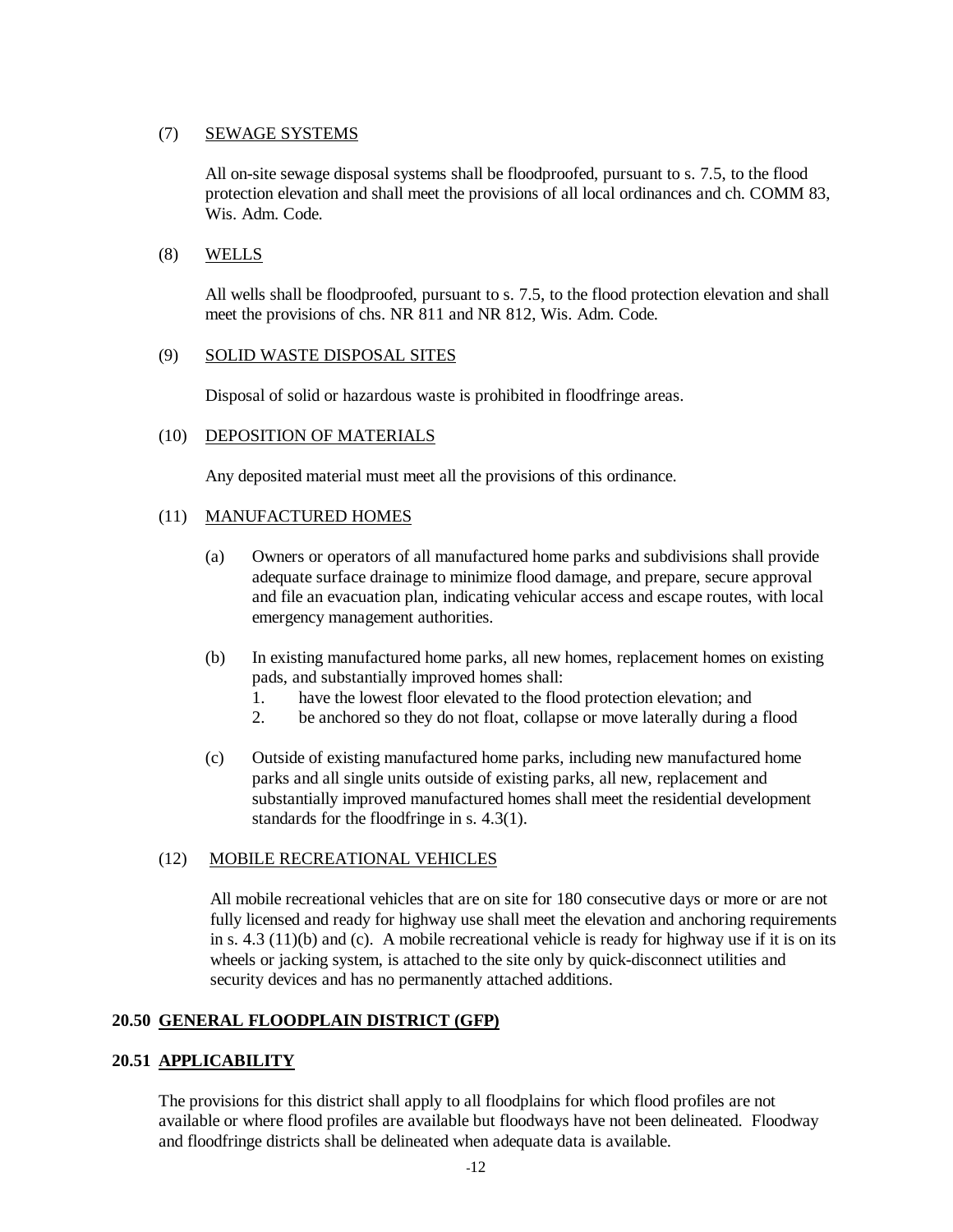## **20.52 PERMITTED USES**

 Pursuant to s. 5.4, it shall be determined whether the proposed use is located within a floodway or floodfringe area.

 Those uses permitted in floodway (s. 3.2) and floodfringe areas (s. 4.2) are allowed within the general floodplain district, according to the standards of s. 5.3, provided that all permits or certificates required under s. 7.1 have been issued.

## **20.53 STANDARDS FOR DEVELOPMENT IN THE GENERAL FLOODPLAIN DISTRICT**

 S. 3.0 applies to floodway areas, s. 4.0 applies to floodfringe areas. The rest of this ordinance applies to either district.

## **20.54 DETERMINING FLOODWAY AND FLOODFRINGE LIMITS**

 Upon receiving an application for development within the general floodplain district, the zoning administrator shall:

- (1) Require the applicant to submit two copies of an aerial photograph or a plan which shows the proposed development with respect to the general floodplain district limits, stream channel, and existing floodplain developments, along with a legal description of the property, fill limits and elevations, building floor elevations and flood proofing measures;
- (2) Require the applicant to furnish any of the following information deemed necessary by the Department to evaluate the effects of the proposal upon flood height and flood flows, regional flood elevation and to determine floodway boundaries:
	- (a) A typical valley cross-section showing the stream channel, the floodplain adjoining each side of the channel, the cross-sectional area to be occupied by the proposed development, and all historic high water information;
	- (b) Plan (surface view) showing elevations or contours of the ground; pertinent structure, fill or storage elevations; size, location and layout of all proposed and existing structures on the site; location and elevations of streets, water supply, and sanitary facilities; soil types and other pertinent information;
	- (c) Profile showing the slope of the bottom of the channel or flow line of the stream;
	- (d) Specifications for building construction and materials, floodproofing, filling, dredging, channel improvement, storage, water supply and sanitary facilities.
- (3) Transmit one copy of the information described in pars. (1) and (2) to the Department Regional office along with a written request for technical assistance to establish regional flood elevations and, where applicable, floodway data. Where the provisions of s.  $7.1(2)(c)$ apply, the applicant shall provide all required information and computations to delineate floodway boundaries and the effects of the project on flood elevations.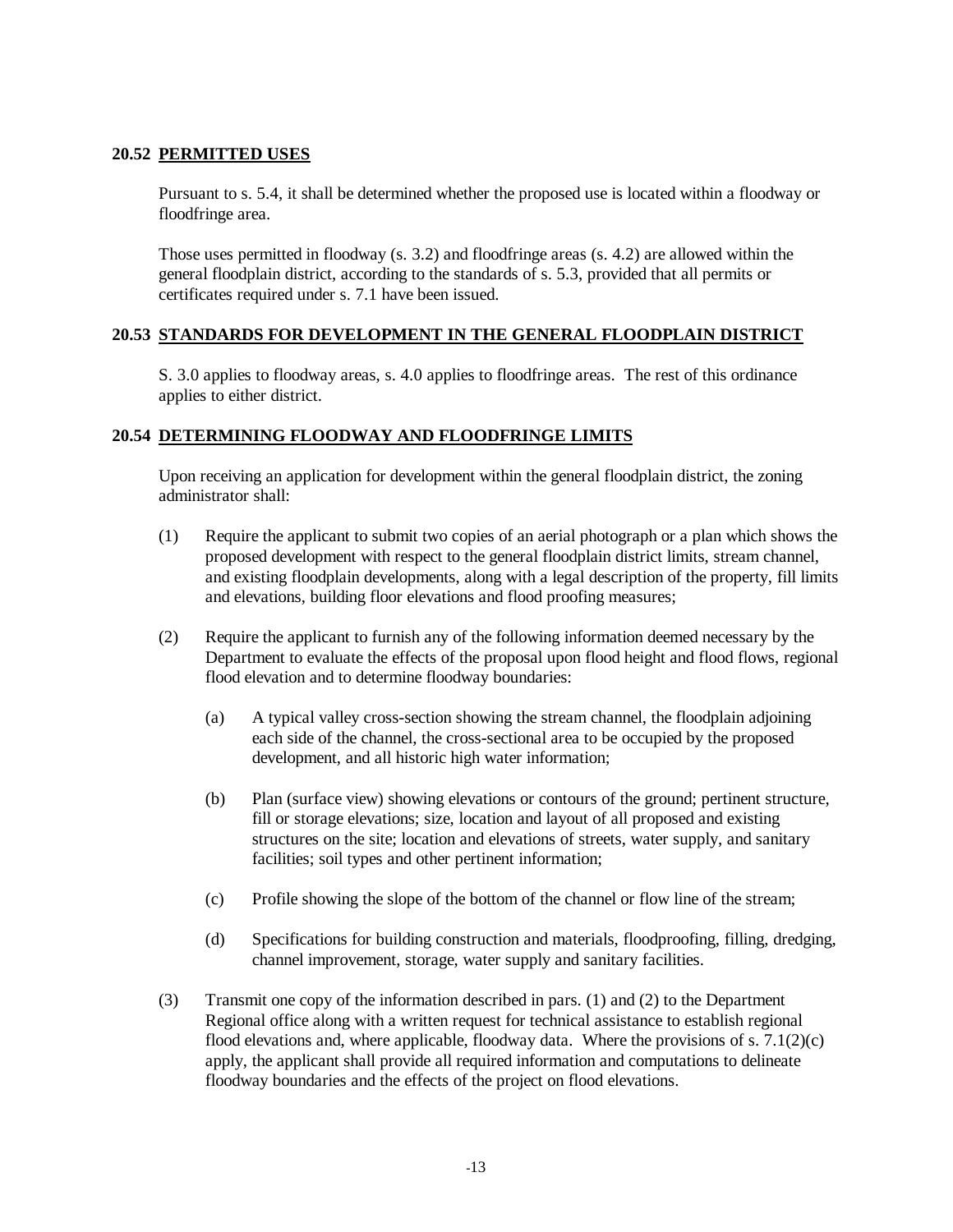#### **20.60 NONCONFORMING USES**

#### **20.61 GENERAL**

#### (1) APPLICABILITY

If these standards conform with s.  $62.23(7)(h)$ , Stats., they shall apply to all modifications or additions to any nonconforming use or structure and to the use of any structure or premises which was lawful before the passage of this ordinance or any amendment thereto.

- (2) The existing lawful use of a structure or its accessory use which is not in conformity with the provisions of this ordinance may continue subject to the following conditions:
	- (a) No modifications or additions to a nonconforming use or structure shall be permitted unless they comply with this ordinance. The words "modification" and "addition" include, but are not limited to, any alteration, addition, modification, structural repair, rebuilding or replacement of any such existing use, structure or accessory structure or use. Ordinary maintenance repairs are not considered an extension, modification or addition; these include painting, decorating, paneling and the replacement of doors, windows and other nonstructural components and the maintenance, repair or replacement of existing private sewage or water supply systems or connections to public utilities. Ordinary maintenance repairs do not include any costs associated with the repair of a damaged structure.

The construction of a deck that does not exceed 200 square feet and that is adjacent to the exterior wall of a principal structure is not an extension, modification or addition. The roof of the structure may extend over a portion of the deck in order to provide safe ingress and egress to the principal structure.

- (b) If a nonconforming use or the use of a nonconforming structure is discontinued for 12 consecutive months, it is no longer permitted and any future use of the property, and any structure or building thereon, shall conform to the applicable requirements of this ordinance;
- (c) The municipality shall keep a record which lists all nonconforming uses and nonconforming structures, their present equalized assessed value, the cost of all modifications or additions which have been permitted, and the percentage of the structure's total current value those modifications represent;
- (d) No modification or addition to any nonconforming structure or any structure with a nonconforming use, which over the life of the structure would equal or exceed 50% of its present equalized assessed value, shall be allowed unless the entire structure is permanently changed to a conforming structure with a conforming use in compliance with the applicable requirements of this ordinance. Contiguous dry land access must be provided for residential and commercial uses in compliance with s. 4.3(1). The costs of elevating a nonconforming building or a building with a nonconforming use to the flood protection elevation are excluded from the 50% provisions of this paragraph;
- (e) 1. Except as provided in subd. 2., if any nonconforming structure or any structure with a nonconforming use is destroyed or is substantially damaged, it cannot be replaced, reconstructed or rebuilt unless the use and the structure meet the current ordinance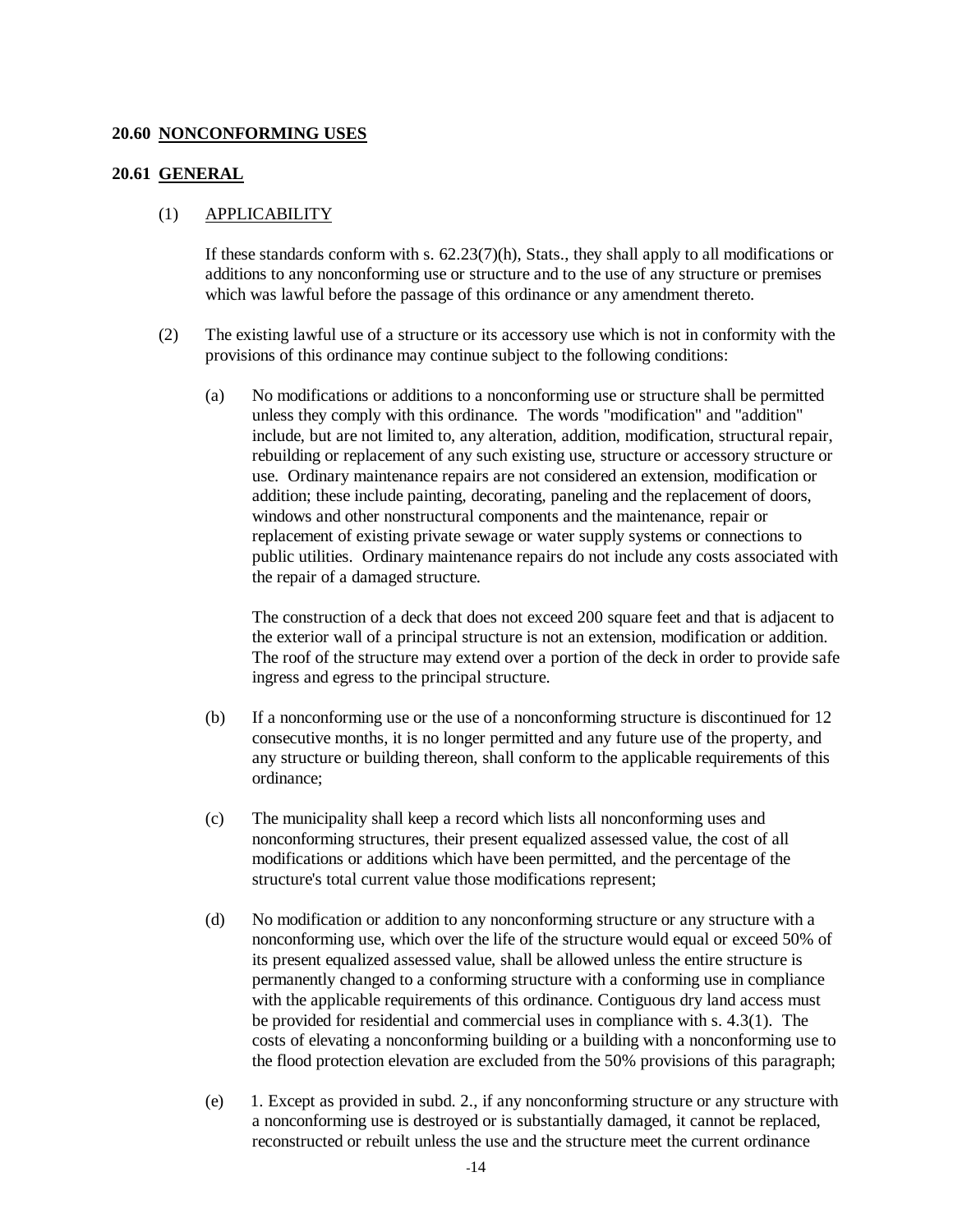requirements. A structure is considered substantially damaged if the total cost to restore the structure to its pre-damaged condition equals or exceeds 50% of the structure's present equalized assessed value.

2. For nonconforming buildings that are damaged or destroyed by a nonflood disaster, the repair or reconstruction of any such nonconforming building may be permitted in order to restore it after the nonflood disaster, provided that the nonconforming building will meet all of the minimum requirements under applicable FEMA regulations (44 CFR Part 60), or the regulations promulgated thereunder.

 (f) A nonconforming historic structure may be altered if the alteration will not preclude the structures continued designation as a historic structure, the alteration will comply with s. 3.3 (1), flood resistant materials are used, and construction practices and floodproofing methods that comply with s. 7.5 are used.

#### **20.62 FLOODWAY AREAS**

- (1) No modification or addition shall be allowed to any nonconforming structure or any structure with a nonconforming use in a floodway area, unless such modification or addition:
	- (a) Has been granted a permit or variance which meets all ordinance requirements;
	- (b) Meets the requirements of s. 6.1;
	- (c) Will not increase the obstruction to flood flows or regional flood height;
	- (d) Any addition to the existing structure shall be floodproofed, pursuant to s. 7.5, by means other than the use of fill, to the flood protection elevation;
	- (e) If any part of the foundation below the flood protection elevation is enclosed, the following standards shall apply:
		- 1. The enclosed area shall be designed by a registered architect or engineer to allow for the efficient entry and exit of flood waters without human intervention. A minimum of two openings must be provided with a minimum net area of at least one square inch for every one square foot of the enclosed area. The lowest part of the opening can be no more than 12 inches above the adjacent grade;
		- 2. The parts of the foundation located below the flood protection elevation must be constructed of flood-resistant materials;
		- 3. Mechanical and utility equipment must be elevated or floodproofed to or above the flood protection elevation; and
		- 4. The use must be limited to parking or limited storage.
- (2) No new on-site sewage disposal system, or addition to an existing on-site sewage disposal system, except where an addition has been ordered by a government agency to correct a hazard to public health, shall be allowed in a floodway area. Any replacement, repair or maintenance of an existing on-site sewage disposal system in a floodway area shall meet the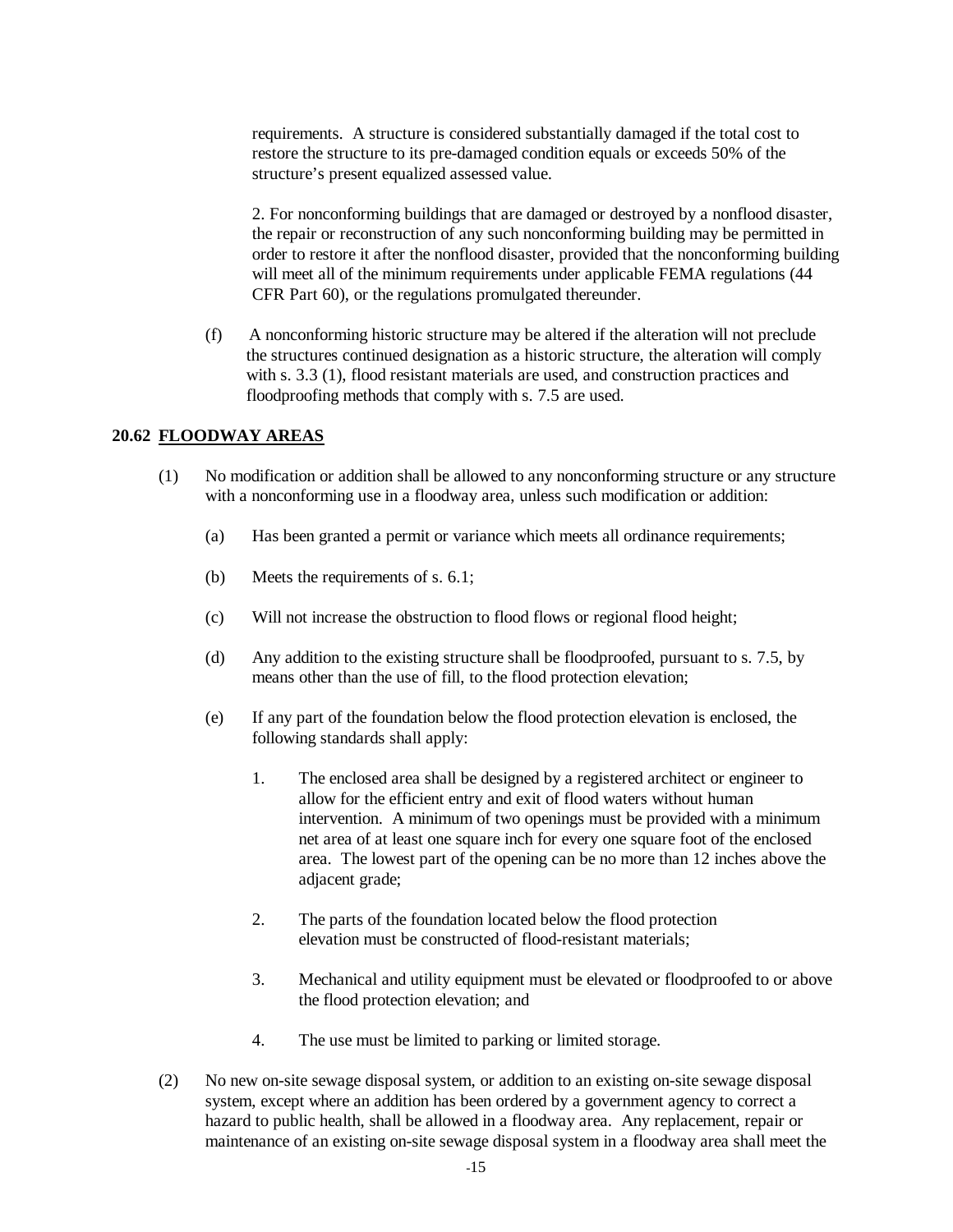applicable requirements of all municipal ordinances and ch. COMM 83, Wis. Adm. Code.

 (3) No new well or modification to an existing well used to obtain potable water shall be allowed in a floodway area. Any replacement, repair or maintenance of an existing well in a floodway area shall meet the applicable requirements of all municipal ordinances and chs. NR 811 and NR 812, Wis. Adm. Code.

## **20.63 FLOODFRINGE AREAS**

- (1) No modification or addition shall be allowed to any nonconforming structure or any structure with a nonconforming use unless such modification or addition has been granted a permit or variance by the municipality, and the modification or addition shall be placed on fill or floodproofed to the flood protection elevation in compliance with the standards for that particular use in s. 4.3, except where s. 6.3(2) is applicable.
- (2) Where compliance with the provisions of par. (1) would result in unnecessary hardship and only where the structure will not be used for human habitation or be associated with a high flood damage potential, the Board of Adjustment/Appeals, using the procedures established in s. 7.3, may grant a variance from those provisions of par. (1) for modifications or additions, using the criteria listed below. Modifications or additions which are protected to elevations lower than the flood protection elevation may be permitted if:
	- (a) No floor is allowed below the regional flood elevation for residential or commercial structures<sup>.</sup>
	- (b) Human lives are not endangered;
	- (c) Public facilities, such as water or sewer, will not be installed;
	- (d) Flood depths will not exceed two feet;
	- (e) Flood velocities will not exceed two feet per second; and
	- (f) The structure will not be used for storage of materials as described in s. 4.3(6).
- (3) If neither the provisions of par. (1) or (2) above can be met, one addition to an existing room in a nonconforming building or a building with a nonconforming use may be allowed in the floodfringe, if the addition:
	- (a) Meets all other regulations and will be granted by permit or variance;
	- (b) Does not exceed 60 square feet in area; and
	- (c) In combination with other previous modifications or additions to the building, does not equal or exceed 50% of the present equalized assessed value of the building.
- (4) All new private sewage disposal systems, or addition to, replacement, repair or maintenance of a private sewage disposal system shall meet all the applicable provisions of all local ordinances and ch. COMM 83, Wis. Adm. Code.
- (5) All new wells, or addition to, replacement, repair or maintenance of a well shall meet the applicable provisions of this ordinance and ch. NR 811 and NR 812, Wis. Adm. Code.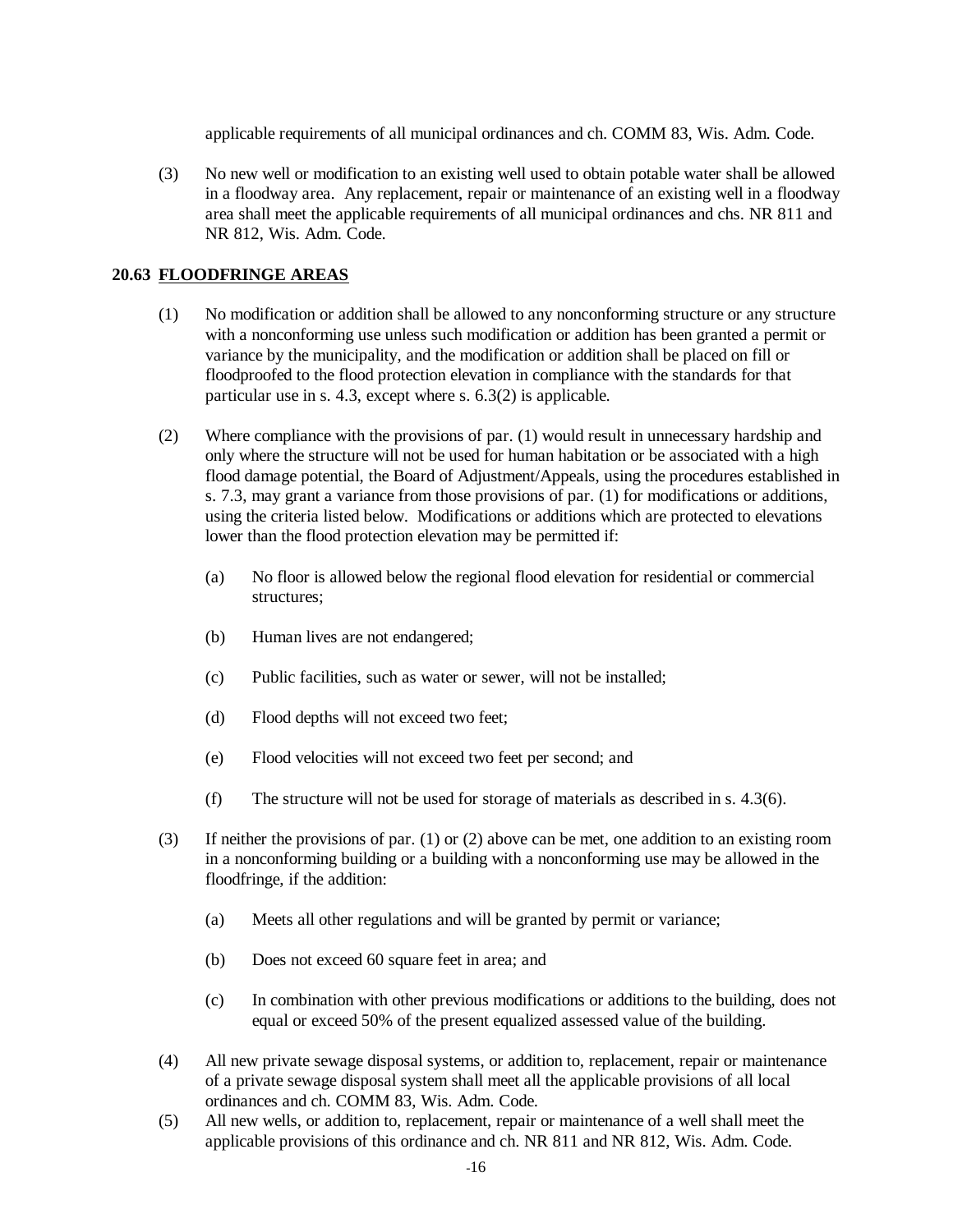## **20.70 ADMINISTRATION**

 Where a zoning administrator, planning agency or a board of adjustment/appeals has already been appointed to administer a zoning ordinance adopted under ss. 59.69, 59.692 or 62.23(7), Stats., these officials shall also administer this ordinance.

## **20.71 ZONING ADMINISTRATOR**

- (1) The zoning administrator is authorized to administer this ordinance and shall have the following duties and powers:
	- (a) Advise applicants of the ordinance provisions, assist in preparing permit applications and appeals, and assure that the regional flood elevation for the proposed development is shown on all permit applications.
	- (b) Issue permits and inspect properties for compliance with provisions of this ordinance, and issue certification
	- (bm) Inspect all damaged floodplain structures and perform a substantial damage assessment to determine if substantial damage to the structures has occurred.
	- (c) Keep records of all official actions such as:
		- 1. All permits issued, inspections made, and work approved;
		- 2. Documentation of certified lowest floor and regional flood elevations for floodplain development;
		- 3. Records of water surface profiles, floodplain zoning maps and ordinances, nonconforming uses and structures including changes, appeals, variances and amendments.
		- 4. All substantial damage assessment reports for floodplain structures.
	- (d) Submit copies of the following items to the Department Regional office:
		- 1. Within 10 days of the decision, a copy of any decisions on variances, appeals for map or text interpretations, and map or text amendments;
		- 2. Copies of any case-by-case analyses, and any other information required by the Department including an annual summary of the number and types of floodplain zoning actions taken.
		- 3. Copies of substantial damage assessments performed and all related correspondence concerning the assessments.

## **Note: Information on conducting substantial damage assessments is available on the DNR website – http://dnr.wi.gov/org/water/wm/dsfm/flood/title.htm**

 (e) Investigate, prepare reports, and report violations of this ordinance to the municipal zoning agency and attorney for prosecution. Copies of the reports shall also be sent to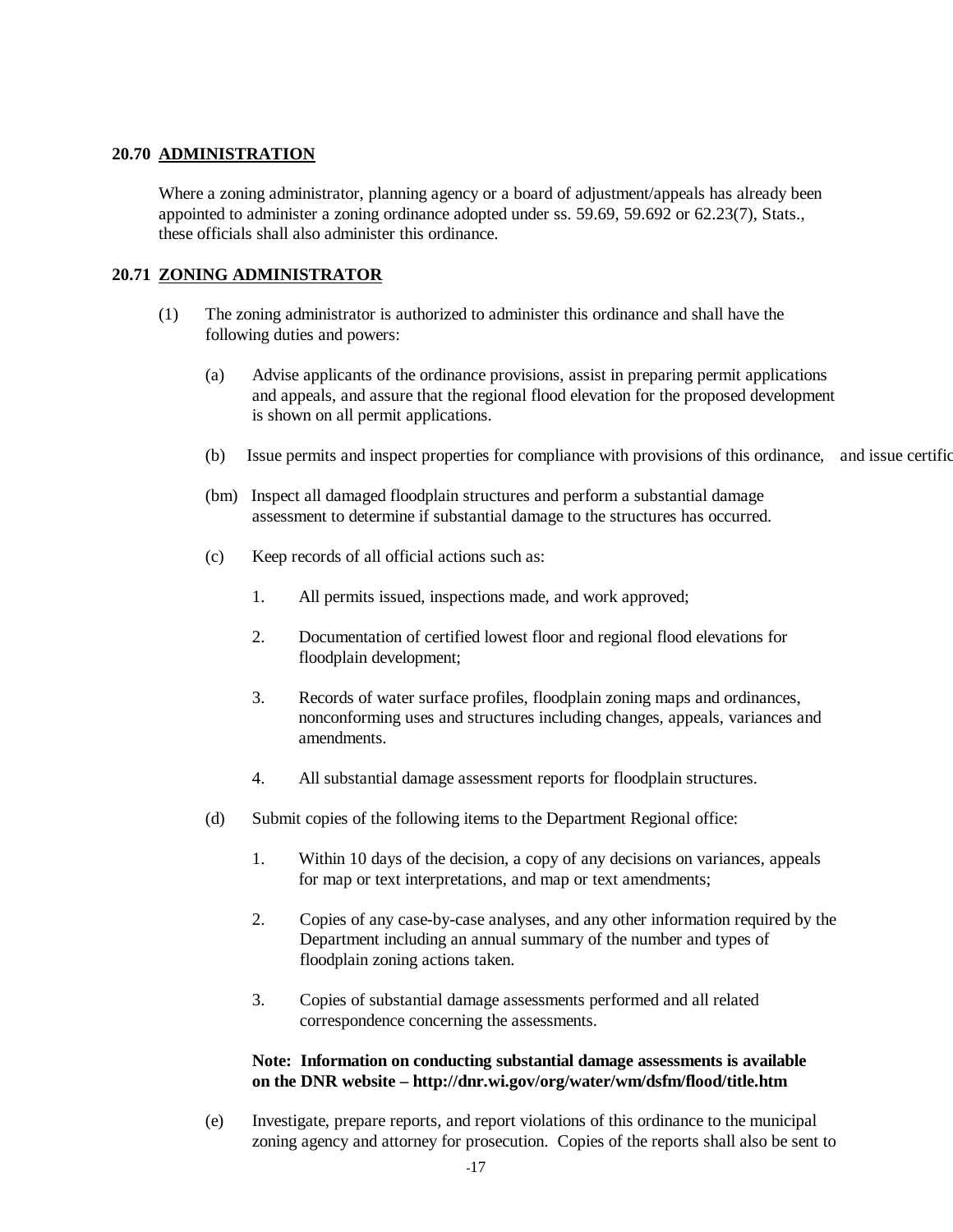the Department Regional office.

(f) Submit copies of text and map amendments and biennial reports to the FEMA Regional office.

## (2) LAND USE PERMIT

 A land use permit shall be obtained before any new development or any structural repair or change in the use of a building or structure, including sewer and water facilities, may be initiated. Application to the zoning administrator shall include:

## (a) GENERAL INFORMATION

- 1. Name and address of the applicant, property owner and contractor;
- 2. Legal description, proposed use, and whether it is new construction or a modification;

## (b) SITE DEVELOPMENT PLAN

 A site plan drawn to scale shall be submitted with the permit application form and shall contain:

- 1. Location, dimensions, area and elevation of the lot;
- 2. Location of the ordinary highwater mark of any abutting navigable waterways;
- 3. Location of any structures with distances measured from the lot lines and street center lines;
- 4. Location of any existing or proposed on-site sewage systems or private water supply systems;
- 5. Location and elevation of existing or future access roads;
- 6. Location of floodplain and floodway limits as determined from the official floodplain zoning maps;
- 7. The elevation of the lowest floor of proposed buildings and any fill using the vertical datum from the adopted study – either National Geodetic Vertical Datum (NGVD) or North American Vertical Datum (NAVD);
- 8. Data sufficient to determine the regional flood elevation in NGVD or NAVD at the location of the development and to determine whether or not the requirements of s. 3.0 or 4.0 are met; and
- 9. Data to determine if the proposed development will cause an obstruction to flow or an increase in regional flood height or discharge according to s. 2.1. This may include any of the information noted in s. 3.3(1).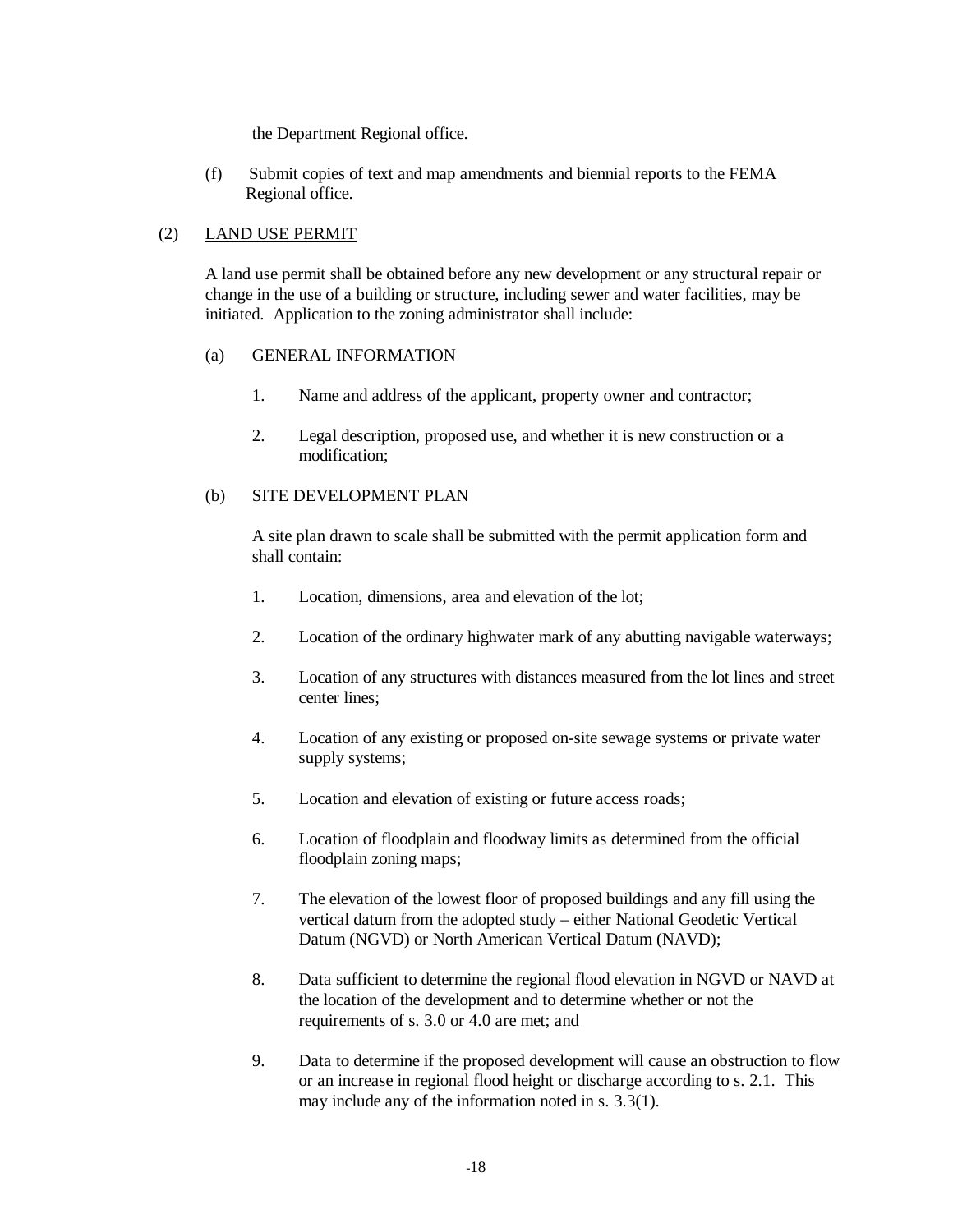## <span id="page-22-0"></span>(c) DATA REQUIREMENTS TO ANALYZE DEVELOPMENTS

- 1. The applicant shall provide all survey data and computations required to show the effects of the project on flood heights, velocities and floodplain storage, for all subdivision proposals, as "subdivision" is defined in s. 236, Stats., and other proposed developments exceeding 5 acres in area or where the estimated cost exceeds \$125,000. The applicant shall provide:
	- a. An analysis of the effect of the development on the regional flood profile, velocity of flow and floodplain storage capacity;
	- b. A map showing location and details of vehicular access to lands outside the floodplain; and
	- c. A surface drainage plan showing how flood damage will be minimized.

 The estimated cost of the proposal shall include all structural development, landscaping, access and road development, utilities, and other pertinent items, but need not include land costs.

#### (d) EXPIRATION

 All permits issued under the authority of this ordinance shall expire 365 days after issuance.

## (3) CERTIFICATE OF COMPLIANCE

 No land shall be occupied or used, and no building which is hereafter constructed, altered, added to, modified, repaired, rebuilt or replaced shall be occupied until a certificate of compliance is issued by the zoning administrator, except where no permit is required, subject to the following provisions:

- (a) The certificate of compliance shall show that the building or premises or part thereof, and the proposed use, conform to the provisions of this ordinance;
- (b) Application for such certificate shall be concurrent with the application for a permit;
- (c) If all ordinance provisions are met, the certificate of compliance shall be issued within 10 days after written notification that the permitted work is completed;
- (d) The applicant shall submit a certification signed by a registered professional engineer, architect or land surveyor that the fill, lowest floor and floodproofing elevations are in compliance with the permit issued. Floodproofing measures also require certification by a registered professional engineer or architect that floodproofing measures meet the requirements of s. 7.5.

#### (4) OTHER PERMITS

 The applicant must secure all necessary permits from federal, state, and local agencies, including those required by the U.S. Army Corps of Engineers under s. 404 of the Federal Water Pollution Control Act, Amendments of 1972, 33 U.S.C. 1344.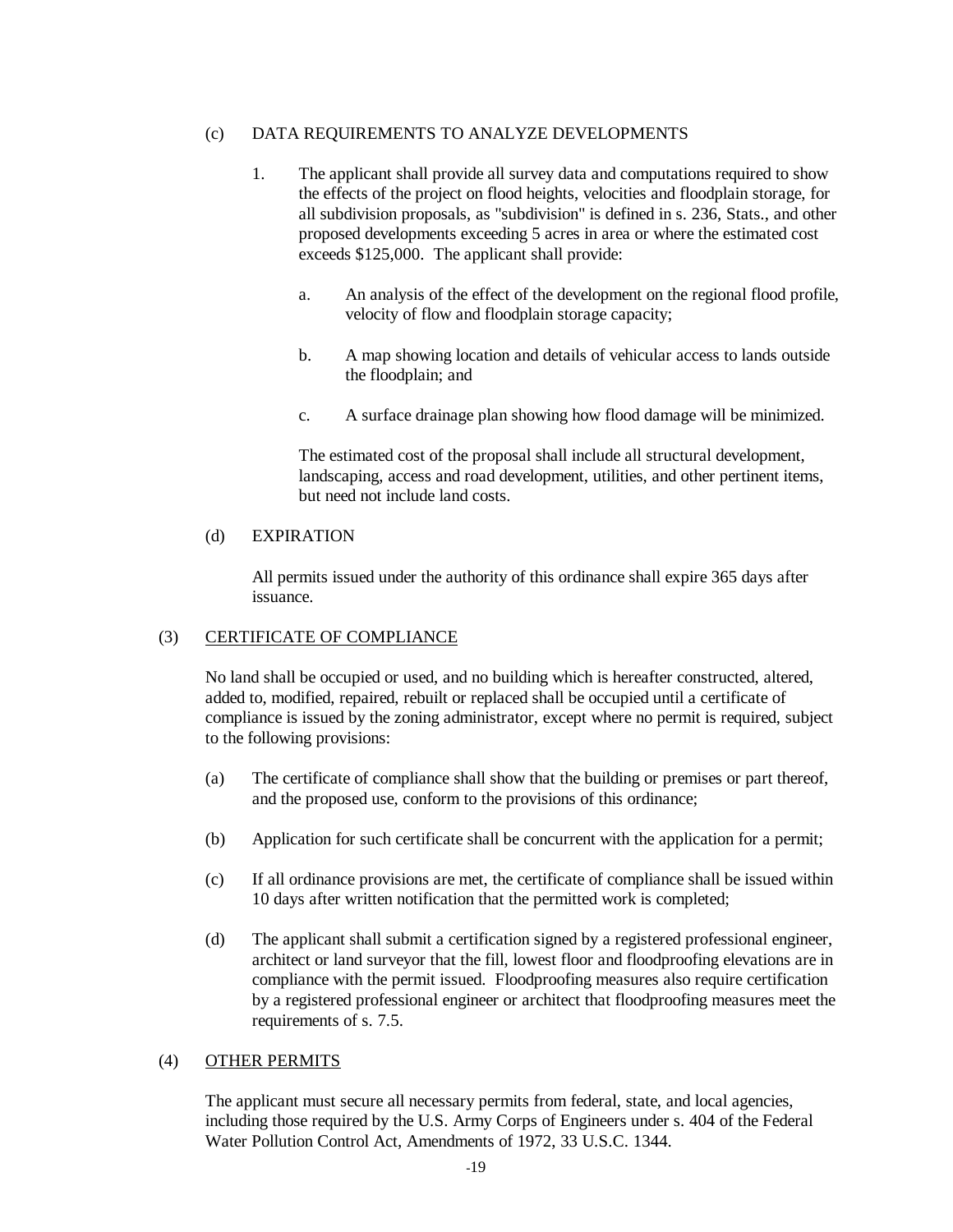## <span id="page-23-0"></span>**20.72 ZONING AGENCY**

- (1) The Plan Commission shall:
	- (a) oversee the functions of the office of the zoning administrator; and
	- (b) review and advise the Governing body on all proposed amendments to this ordinance, maps and text.
- (2) This zoning agency shall not
	- (a) grant variances to the terms of the ordinance in place of action by the Board of Adjustment/Appeals; or
	- (b) amend the text or zoning maps in place of official action by the Governing body.

## **20.73 BOARD OF ADJUSTMENT/APPEALS**

The Board of Adjustment/Appeals, created under s. 59.694, Stats., for counties or s. 62.23(7)(e), Stats., for cities or villages, is hereby authorized or shall be appointed to act for the purposes of this ordinance. The Board shall exercise the powers conferred by Wisconsin Statutes and adopt rules for the conduct of business. The zoning administrator may not be the secretary of the Board.

#### (1) POWERS AND DUTIES

The Board of Adjustment/Appeals shall:

- (a) Appeals Hear and decide appeals where it is alleged there is an error in any order, requirement, decision or determination made by an administrative official in the enforcement or administration of this ordinance.
- (b) Boundary Disputes Hear and decide disputes concerning the district boundaries shown on the official floodplain zoning map.
- (c) Variances Hear and decide, upon appeal, variances from the ordinance standards.

## (2) APPEALS TO THE BOARD

- (a) Appeals to the board may be taken by any person aggrieved, or by any officer or department of the municipality affected by any decision of the zoning administrator or other administrative officer. Such appeal shall be taken within 30 days unless otherwise provided by the rules of the board, by filing with the official whose decision is in question, and with the board, a notice of appeal specifying the reasons for the appeal. The official whose decision is in question shall transmit to the board all records regarding the matter appealed.
- (b) NOTICE AND HEARING FOR APPEALS INCLUDING VARIANCES
	- 1. Notice The board shall: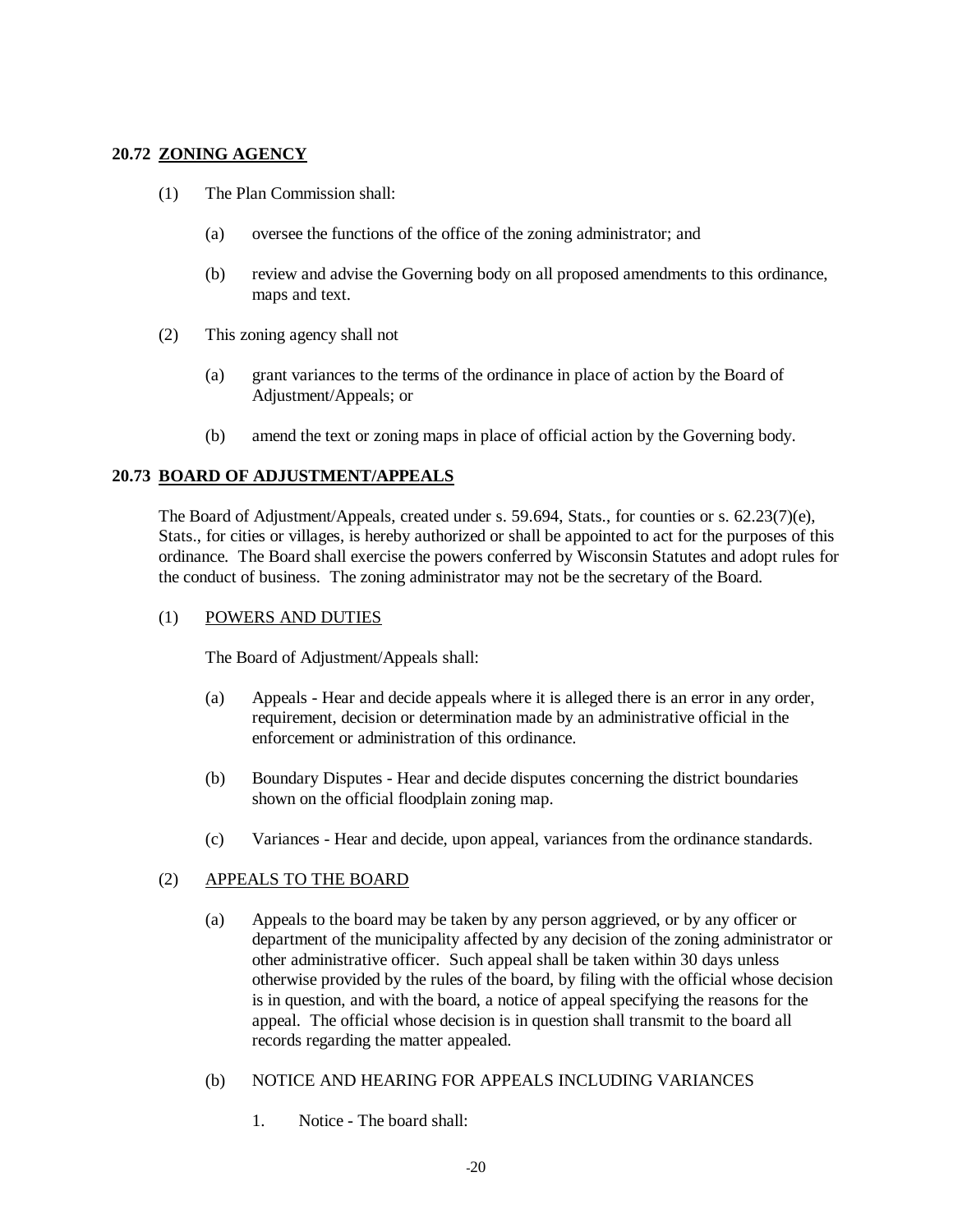- a. Fix a reasonable time for the hearing;
- b. Publish adequate notice pursuant to Wisconsin Statutes, specifying the date, time, place and subject of the hearing;
- c. Assure that notice shall be mailed to the parties in interest and the Department Regional office at least 10 days in advance of the hearing.
- 2. Hearing Any party may appear in person or by agent. The board shall:
	- a. Resolve boundary disputes according to s. 7.3(3).
	- b. Decide variance applications according to s. 7.3(4).
	- c. Decide appeals of permit denials according to s. 7.4.
- (c) DECISION: The final decision regarding the appeal or variance application shall:
	- 1. Be made within a reasonable time;
	- 2. Be sent to the Department Regional office within 10 days of the decision;
	- 3. Be a written determination signed by the chairman or secretary of the Board;
	- 4. State the specific facts which are the basis for the Board's decision;
	- 5. Either affirm, reverse, vary or modify the order, requirement, decision or determination appealed, in whole or in part, dismiss the appeal for lack of jurisdiction or grant or deny the variance application;
	- 6. Include the reasons for granting an appeal, describing the hardship demonstrated by the applicant in the case of a variance, clearly stated in the recorded minutes of the Board proceedings.

#### (3) BOUNDARY DISPUTES

 The following procedure shall be used by the Board in hearing disputes concerning floodplain district boundaries:

- (a) If a floodplain district boundary is established by approximate or detailed floodplain studies, the flood elevations or profiles shall prevail in locating the boundary. If none exist, other evidence may be examined.
- (b) In all cases, the person contesting the boundary location shall be given a reasonable opportunity to present arguments and technical evidence to the Board.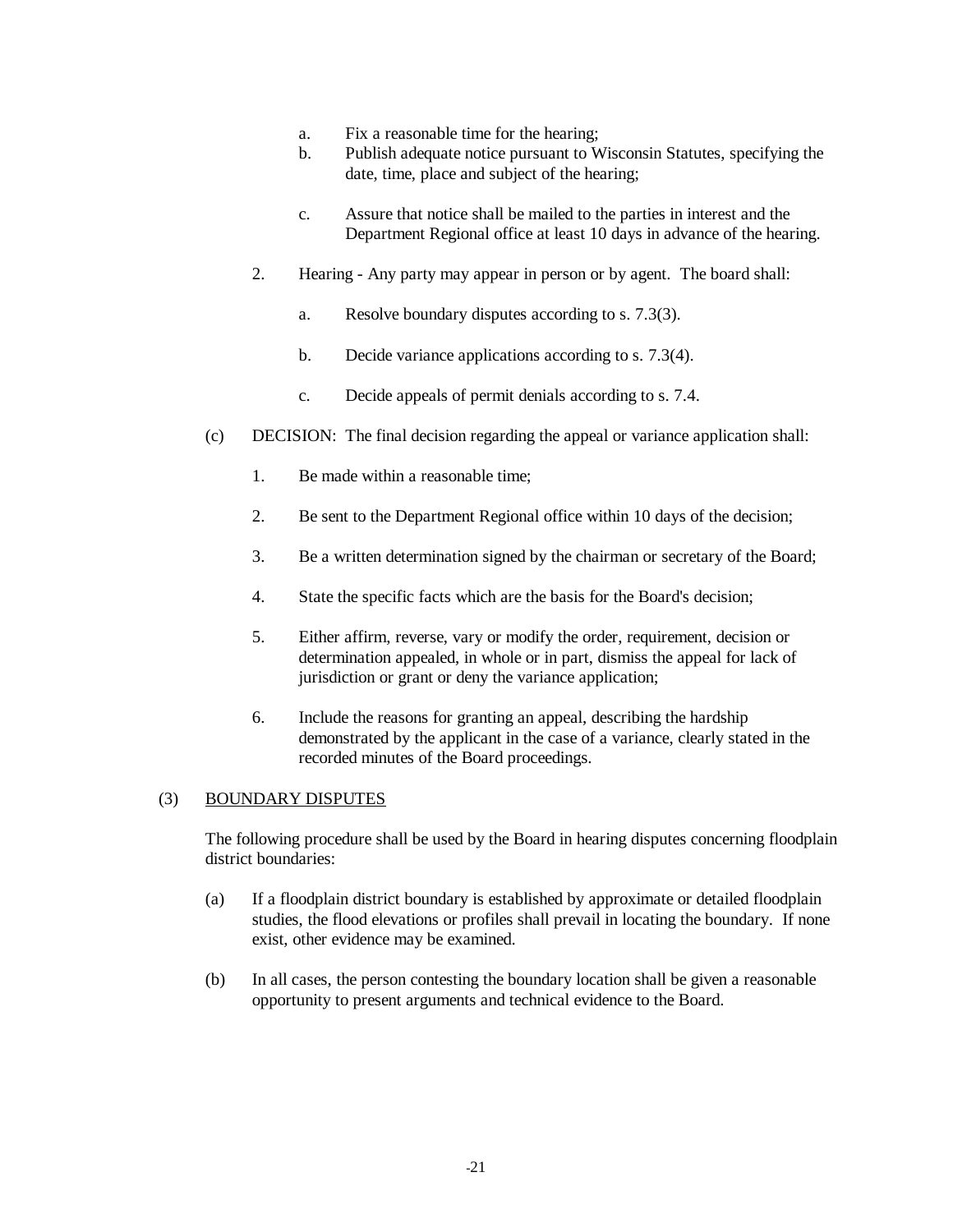(c) If the boundary is incorrectly mapped, the Board should inform the zoning committee or the person contesting the boundary location to petition the governing body for a map amendment according to s. 8.0.

## (4) VARIANCE

- (a) The Board may, upon appeal, grant a variance from the standards of this ordinance if an applicant convincingly demonstrates that:
	- 1. Literal enforcement of the ordinance provisions will cause unnecessary hardship;
	- 2. The hardship is due to adoption of the floodplain ordinance and unique property conditions, not common to adjacent lots or premises. In such case the ordinance or map must be amended;
	- 3. The variance is not contrary to the public interest; and
	- 4. The variance is consistent with the purpose of this ordinance in s. 1.3.
- (b) In addition to the criteria in par. (a), to qualify for a variance under FEMA regulations, the following criteria must be met:
	- 1. The variance may not cause any increase in the regional flood elevation;
	- 2. Variances can only be granted for lots that are less than one-half acre and are contiguous to existing structures constructed below the RFE;
	- 3. Variances shall only be granted upon a showing of good and sufficient cause, shall be the minimum relief necessary, shall not cause increased risks to public safety or nuisances, shall not increase costs for rescue and relief efforts and shall not be contrary to the purpose of the ordinance.
- (c) A variance shall not:
	- 1. Grant, extend or increase any use prohibited in the zoning district.
	- 2. Be granted for a hardship based solely on an economic gain or loss.
	- 3. Be granted for a hardship which is self-created.
	- 4. Damage the rights or property values of other persons in the area.
	- 5. Allow actions without the amendments to this ordinance or map(s) required in s. 8.1.
	- 6. Allow any alteration of an historic structure, including its use, which would preclude its continued designation as an historic structure.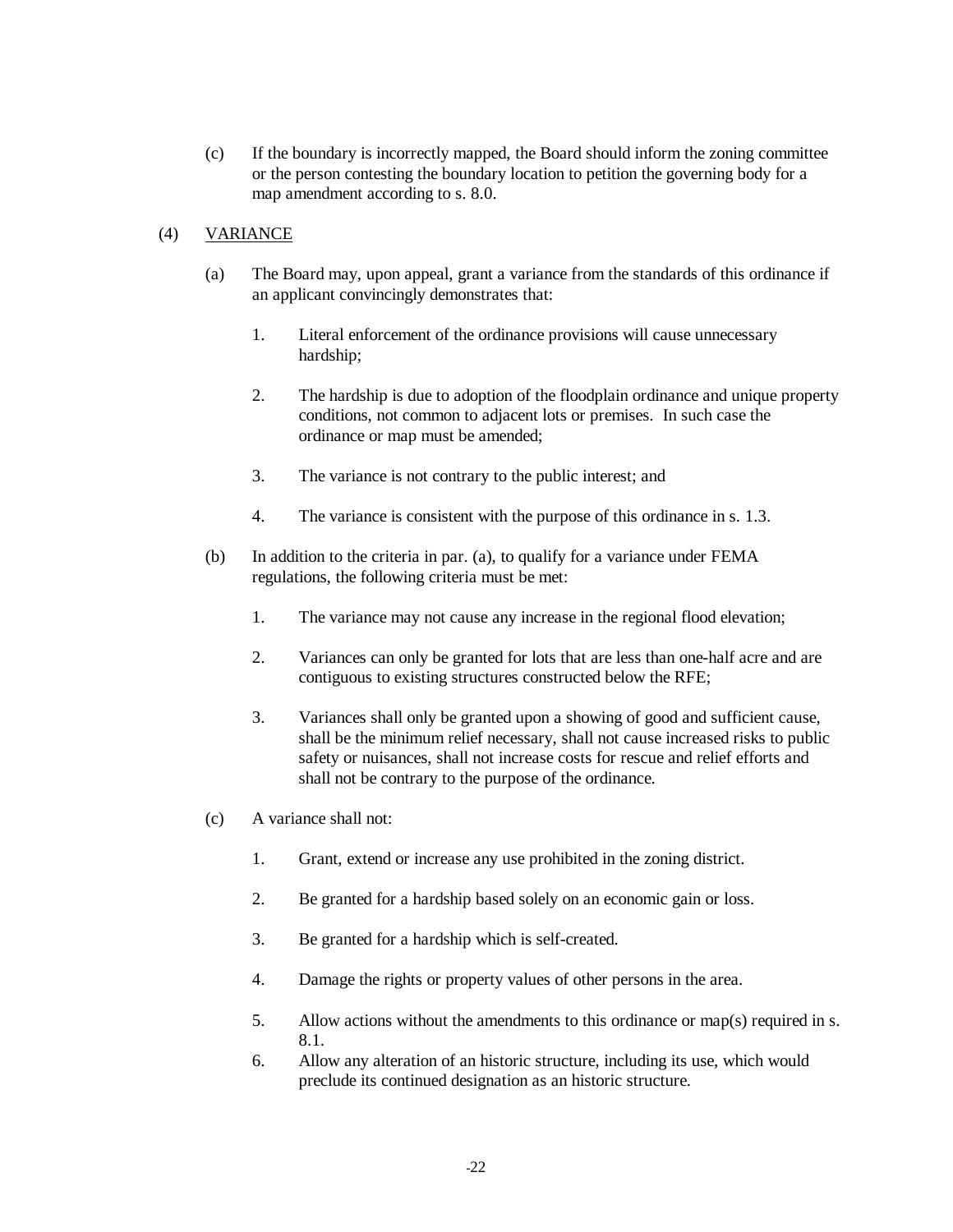(d) When a floodplain variance is granted the Board shall notify the applicant in writing that it may increase flood insurance premiums and risks to life and property. A copy shall be maintained with the variance record.

## **20.74 TO REVIEW APPEALS OF PERMIT DENIALS**

- (1) The Zoning Agency (s. 7.2) or Board shall review all data related to the appeal. This may include:
	- (a) Permit application data listed in s. 7.1(2).
	- (b) Floodway/floodfringe determination data in s. 5.4.
	- (c) Data listed in s. 3.3(1)(b) where the applicant has not submitted this information to the zoning administrator.
	- (d) Other data submitted with the application, or submitted to the Board with the appeal.
- (2) For appeals of all denied permits the Board shall:
	- (a) Follow the procedures of s. 7.3;
	- (b) Consider zoning agency recommendations; and
	- (c) Either uphold the denial or grant the appeal.
- (3) For appeals concerning increases in regional flood elevation the Board shall:
	- (a) Uphold the denial where the Board agrees with the data showing an increase in flood elevation. Increases equal to or greater than 0.01 foot may only be allowed after amending the flood profile and map and all appropriate legal arrangements are made with all adversely affected property owners.
	- (b) Grant the appeal where the Board agrees that the data properly demonstrates that the project does not cause an increase equal to or greater than 0.01 foot provided no other reasons for denial exist.

## **20.75 FLOODPROOFING**

- (1) No permit or variance shall be issued until the applicant submits a plan certified by a registered professional engineer or architect that the floodproofing measures will protect the structure or development to the flood protection elevation.
- (2) Floodproofing measures shall be designed to:
	- (a) Withstand flood pressures, depths, velocities, uplift and impact forces and other regional flood factors;
	- (b) Protect structures to the flood protection elevation;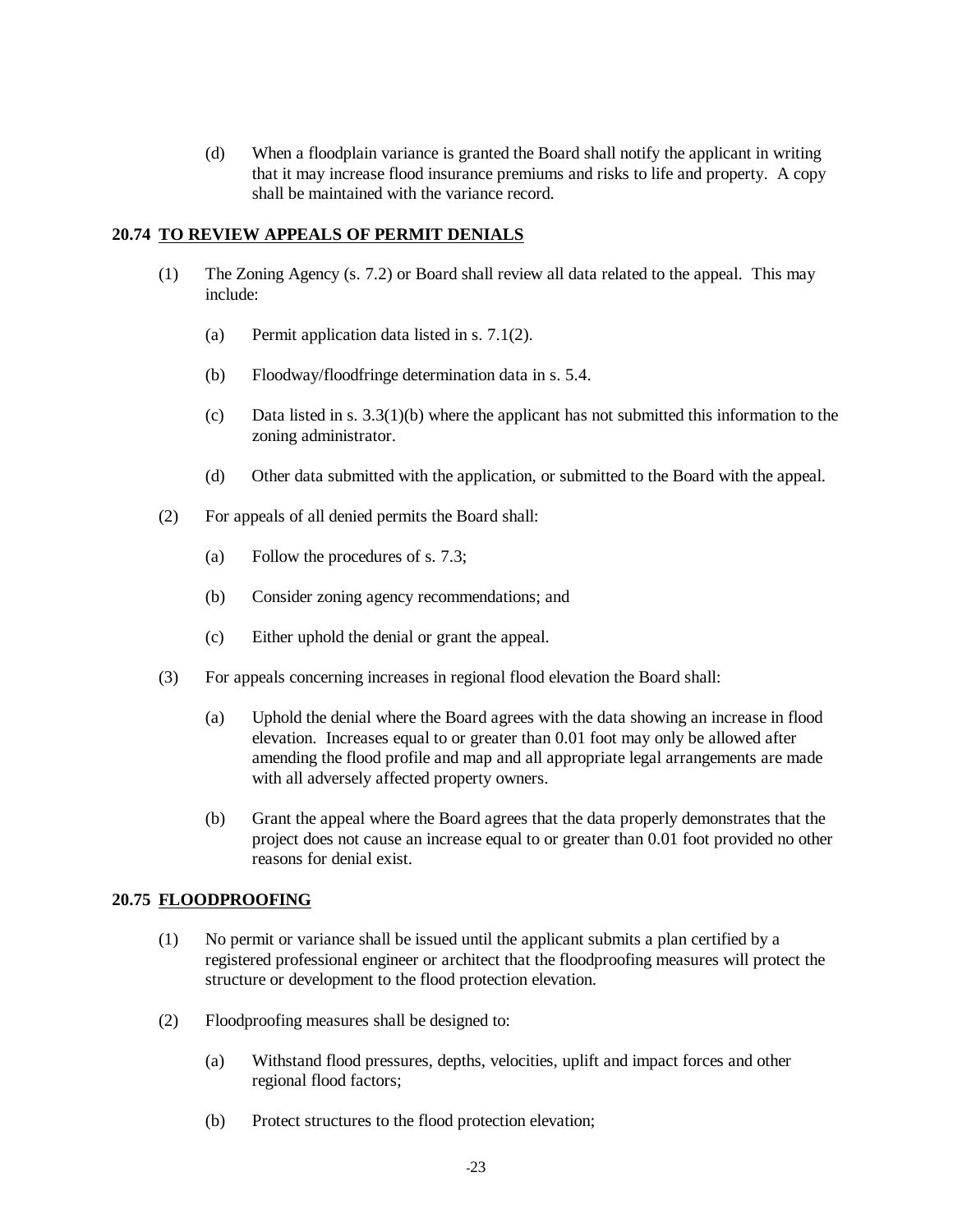- (c) Anchor structures to foundations to resist flotation and lateral movement; and
- (d) Insure that structural walls and floors are watertight to the flood protection elevation, and the interior remains completely dry during flooding without human intervention.
- (3) Floodproofing measures could include:
	- (a) Reinforcing walls and floors to resist rupture or collapse caused by water pressure or
	- (b) Adding mass or weight to prevent flotation.
	- (c) Placing essential utilities above the flood protection elevation.
	- (d) Installing surface or subsurface drainage systems to relieve foundation wall and basement floor pressures.
	- (e) Constructing water supply wells and waste treatment systems to prevent the entry of flood waters.
	- (f) Putting cutoff valves on sewer lines or eliminating gravity flow basement drains.

## **20.76 PUBLIC INFORMATION**

- (1) Place marks on structures to show the depth of inundation during the regional flood.
- (2) All maps, engineering data and regulations shall be available and widely distributed.
- (3) All real estate transfers should show what floodplain zoning district any real property is in.

#### **20.80 AMENDMENTS**

#### **20.81 GENERAL**

 The governing body may change or supplement the floodplain zoning district boundaries and this ordinance in the manner provided by law. Actions which require an amendment include, but are not limited to, the following:

- (1) Any change to the official floodplain zoning map, including the floodway line or boundary of any floodplain area.
- (2) Correction of discrepancies between the water surface profiles and floodplain zoning maps.
- (3) Any fill in the floodplain which raises the elevation of the filled area to a height at or above the flood protection elevation and is contiguous to land lying outside the floodplain.
- (4) Any fill or floodplain encroachment that obstructs flow, increasing regional flood height 0.01 foot or more.
- (5) Any upgrade to a floodplain zoning ordinance text required by s. NR 116.05, Wis. Adm. Code, or otherwise required by law, or for changes by the municipality.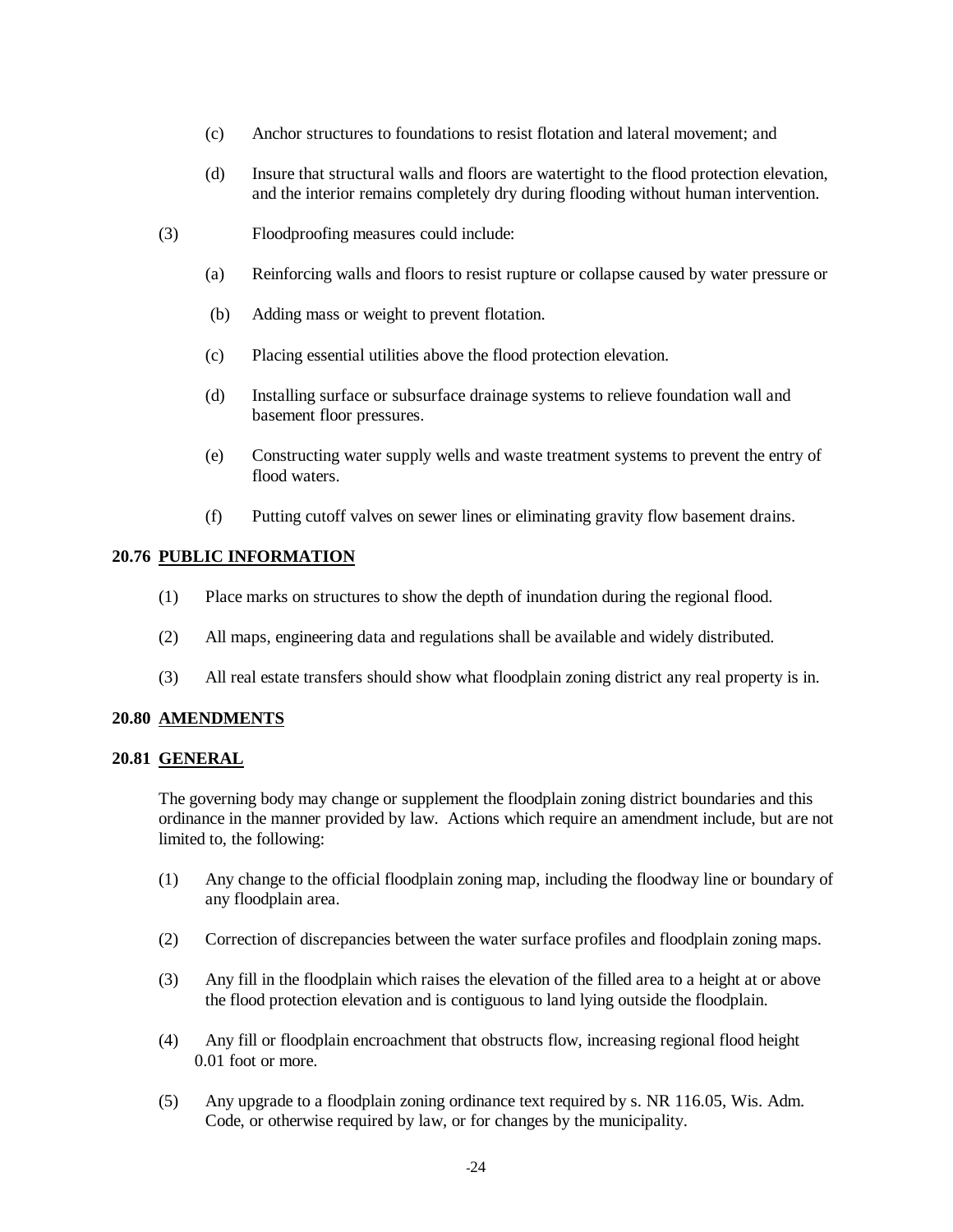<span id="page-28-0"></span>(6) All channel relocations and changes to the maps to alter floodway lines or to remove an area from the floodway or the floodfringe that is based on a base flood elevation from a FIRM requires prior approval by FEMA.

**Note:** Consult the FEMA web site - [www.fema.gov -](http://www.fema.gov/) for the map change fee schedule.

#### **20.82 PROCEDURES**

 Ordinance amendments may be made upon petition of any interested party according to the provisions of s. 62.23, Stats., for cities and villages, or 59.69, Stats., for counties. Such petitions shall include all necessary data required by ss. 5.4 and 7.1(2).

- (1) The proposed amendment shall be referred to the zoning agency for a public hearing and recommendation to the governing body. The amendment and notice of public hearing shall be submitted to the Department Regional office for review prior to the hearing. The amendment procedure shall comply with the provisions of s. 62.23, Stats., for cities and villages or s. 59.69, Stats., for counties.
- (2) No amendments shall become effective until reviewed and approved by the Department.
- (3) All persons petitioning for a map amendment that obstructs flow, increasing regional flood height 0.01 foot or more, shall obtain flooding easements or other appropriate legal arrangements from all adversely affected property owners and notify local units of government before the amendment can be approved by the governing body.
- (4) For amendments in areas with no water surface profiles, the zoning agency or board shall consider data submitted by the Department, the zoning administrator's visual on-site inspections and other available information. (See s. 1.5(4).)

## **20.90 ENFORCEMENT AND PENALTIES**

 Any violation of the provisions of this ordinance by any person shall be unlawful and shall be referred to the municipal attorney who shall expeditiously prosecute all such violators. A violator shall, upon conviction, forfeit to the municipality a penalty of not less than \$ 100 and not more than \$ 1,000, together with a taxable cost of such action. Each day of continued violation shall constitute a separate offense. Every violation of this ordinance is a public nuisance and the creation may be enjoined and the maintenance may be abated by action at suit of the municipality, the state, or any citizen thereof pursuant to s. 87.30, Stats.

#### **30.00 DEFINITIONS**

 Unless specifically defined, words and phrases in this ordinance shall have their common law meaning and shall be applied in accordance with their common usage. Words used in the present tense include the future, the singular number includes the plural and the plural number includes the singular. The word "may" is permissive, "shall" is mandatory and is not discretionary.

- 1) "A ZONES" Those areas shown on the Official Floodplain Zoning Map which would be inundated by the regional flood*.* These areas may be numbered or unnumbered A Zones. The A Zones may or may not be reflective of flood profiles, depending on the availability of data for a given area.
- 2) "ACCESSORY STRUCTURE OR USE" A facility, structure, building or use which is accessory or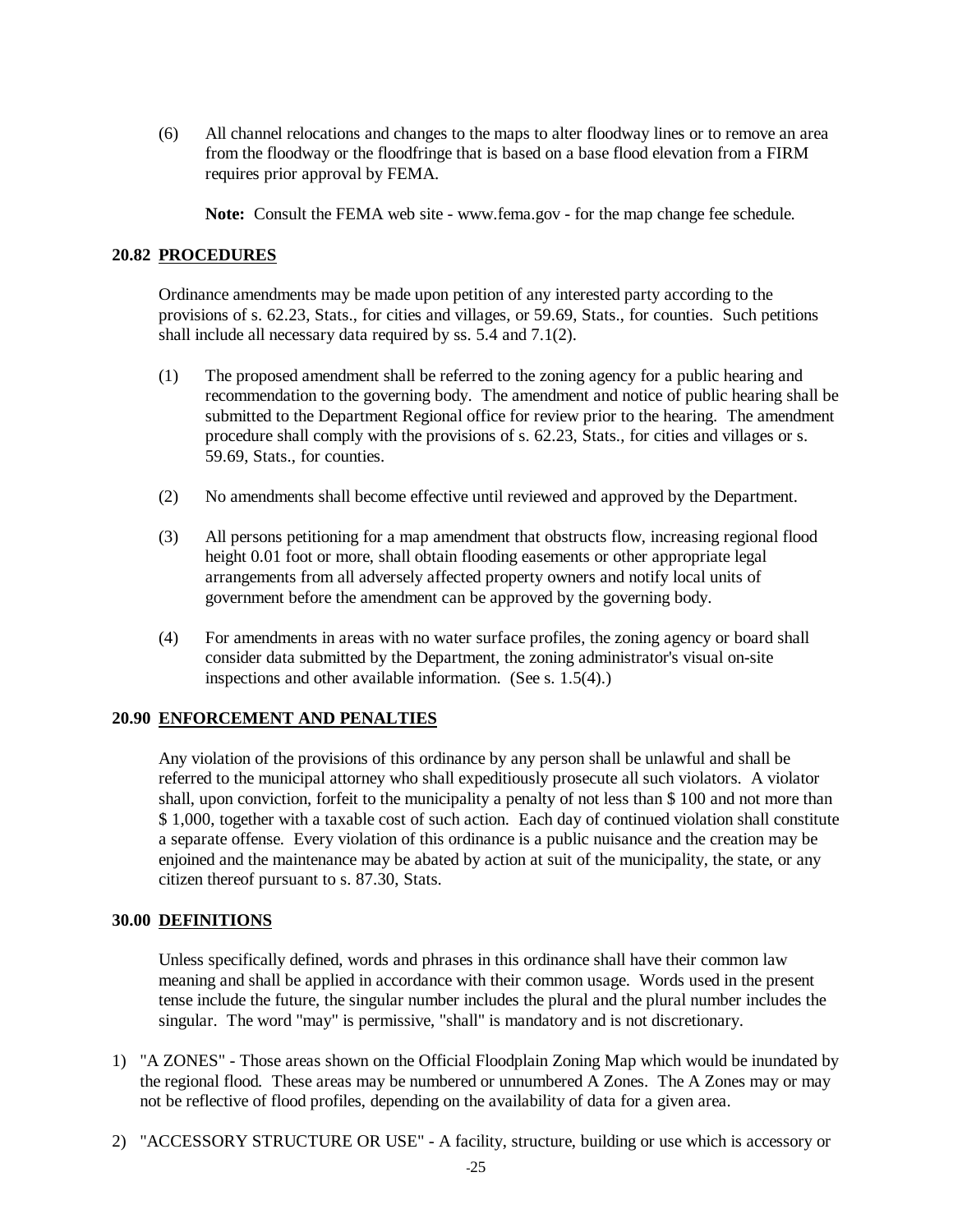incidental to the principal use of a property, structure or building.

- 3) "BASE FLOOD" Means the flood having a one percent chance of being equaled or exceeded in any given year, as published by FEMA as part of a FIS and depicted on a FIRM.
- 4) "BASEMENT" Any enclosed area of a building having its floor sub-grade, i.e., below ground level, on all sides.
- 5) "BUILDING" See STRUCTURE.
- 6) "BULKHEAD LINE" A geographic line along a reach of navigable water that has been adopted by a municipal ordinance and approved by the Department pursuant to s. 30.11, Stats., and which allows limited filling between this bulkhead line and the original ordinary highwater mark, except where such filling is prohibited by the floodway provisions of this ordinance.
- 7) "CAMPGROUND" Any parcel of land which is designed, maintained, intended or used for the purpose of providing sites for nonpermanent overnight use by 4 or more camping units, or which is advertised or represented as a camping area.
- 8) "CAMPING UNIT" Any portable device, no more than 400 square feet in area, used as a temporary shelter, including but not limited to a camping trailer, motor home, bus, van, pick-up truck, tent or other mobile recreational vehicle.
- 9) "CERTIFICATE OF COMPLIANCE" A certification that the construction and the use of land or a building, the elevation of fill or the lowest floor of a structure is in compliance with all of the provisions of this ordinance.
- 10) "CHANNEL" A natural or artificial watercourse with definite bed and banks to confine and conduct normal flow of water.
- 11) "CRAWLWAYS" OR "CRAWL SPACE" An enclosed area below the first usable floor of a building, generally less than five feet in height, used for access to plumbing and electrical utilities.
- 12) "DECK" An unenclosed exterior structure that has no roof or sides, but has a permeable floor which allows the infiltration of precipitation.
- 13) "DEPARTMENT" The Wisconsin Department of Natural Resources.
- 14) "DEVELOPMENT" Any artificial change to improved or unimproved real estate, including, but not limited to, the construction of buildings, structures or accessory structures; the construction of additions or alterations to buildings, structures or accessory structures; the repair of any damaged structure or the improvement or renovation of any structure, regardless of percentage of damage or improvement; the placement of buildings or structures; subdivision layout and site preparation; mining, dredging, filling, grading, paving, excavation or drilling operations; the storage, deposition or extraction of materials or equipment; and the installation, repair or removal of public or private sewage disposal systems or water supply facilities.
- 15) "DRYLAND ACCESS" A vehicular access route which is above the regional flood elevation and which connects land located in the floodplain to land outside the floodplain, such as a road with its surface above regional flood elevation and wide enough for wheeled rescue and relief vehicles.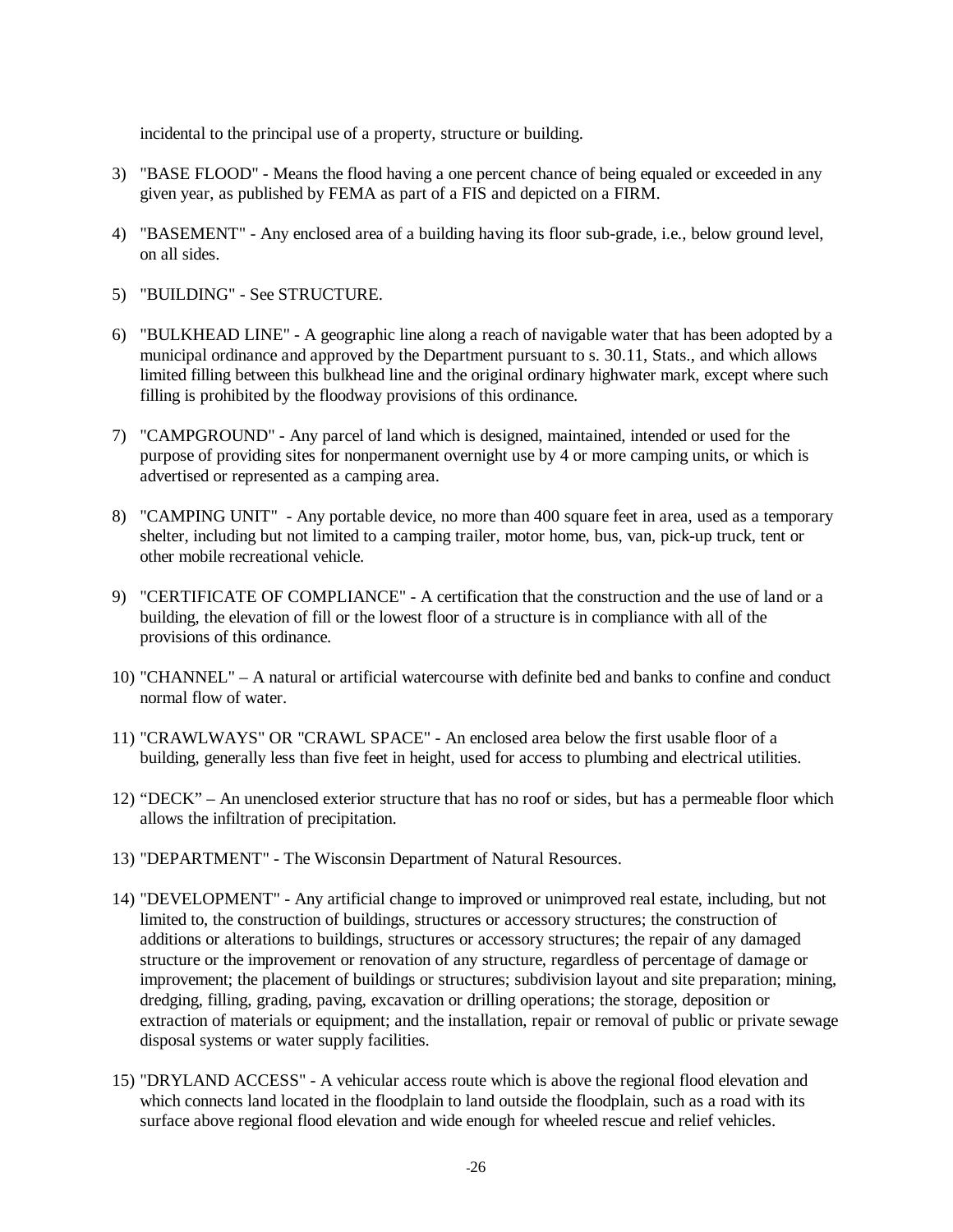- 16) "ENCROACHMENT" Any fill, structure, equipment, building, use or development in the floodway.
- 17) "EXISTING MANUFACTURED HOME PARK OR SUBDIVISION" A parcel of land, divided into two or more manufactured home lots for rent or sale, on which the construction of facilities for servicing the lots is completed before the effective date of this ordinance. At a minimum, this would include the installation of utilities, the construction of streets and either final site grading or the pouring of concrete pads
- 18) "EXPANSION TO EXISTING MOBILE/MANUFACTURED HOME PARK" The preparation of additional sites by the construction of facilities for servicing the lots on which the manufactured homes are to be affixed. This includes installation of utilities, construction of streets and either final site grading, or the pouring if concrete pads.
- 19) "FEDERAL EMERGENCY MANAGEMENT AGENCY (FEMA)" The federal agency that administers the National Flood Insurance Program.
- 20) "FLOOD INSURANCE RATE MAP" (FIRM) A map of a community on which the Federal Insurance Administration has delineated both special flood hazard areas (the floodplain) and the risk premium zones applicable to the community. This map can only be amended by the Federal Emergency Management Agency.
- 21) "FLOOD" or "FLOODING" A general and temporary condition of partial or complete inundation of normally dry land areas caused by one of the following conditions:
- $\checkmark$  The overflow or rise of inland waters,
- $\checkmark$  The rapid accumulation or runoff of surface waters from any source,
- $\checkmark$  The inundation caused by waves or currents of water exceeding anticipated cyclical levels along the shore of Lake Michigan or Lake Superior, or
- $\checkmark$  The sudden increase caused by an unusually high water level in a natural body of water, accompanied by a severe storm, or by an unanticipated force of nature, such as a seiche, or by some similarly unusual event.
- 22) "FLOOD FREQUENCY" The probability of a flood occurrence which is determined from statistical analyses. The frequency of a particular flood event is usually expressed as occurring, on the average once in a specified number of years or as a percent (%) chance of occurring in any given year.
- 23) "FLOODFRINGE" That portion of the floodplain outside of the floodway which is covered by flood waters during the regional flood and associated with standing water rather than flowing water.
- 24) "FLOOD HAZARD BOUNDARY MAP" A map designating approximate flood hazard areas. Flood hazard areas are designated as unnumbered A-Zones and do not contain floodway lines or regional flood elevations. This map forms the basis for both the regulatory and insurance aspects of the National Flood Insurance Program (NFIP) until superseded by a Flood Insurance Study and a Flood Insurance Rate Map.
- 25) "FLOOD INSURANCE STUDY" A technical engineering examination, evaluation, and determination of the local flood hazard areas. It provides maps designating those areas affected by the regional flood and provides both flood insurance rate zones and base flood elevations and may provide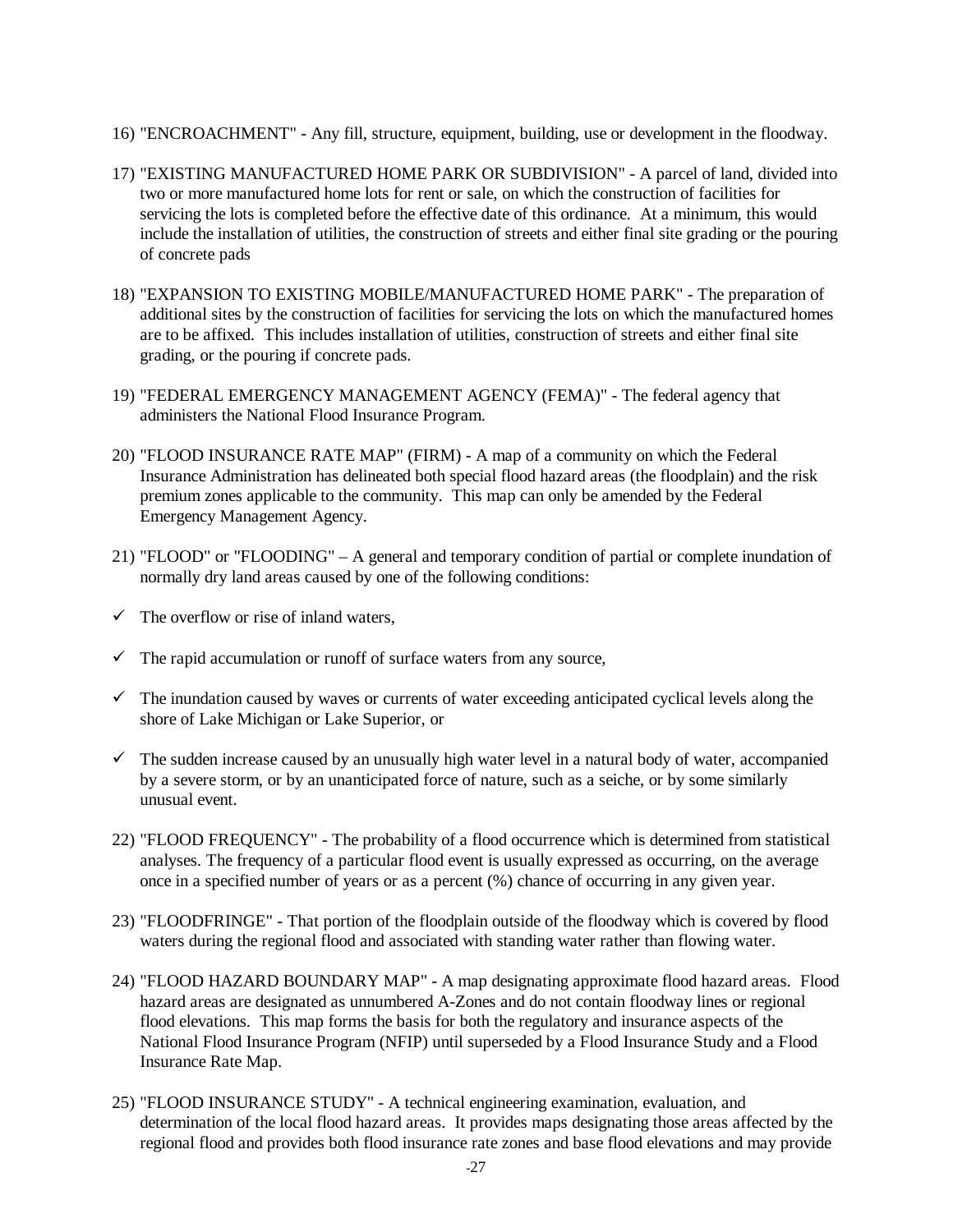floodway lines. The flood hazard areas are designated as numbered and unnumbered A-Zones. Flood Insurance Rate Maps, that accompany the Flood Insurance Study, form the basis for both the regulatory and the insurance aspects of the National Flood Insurance Program.

- 26) "FLOODPLAIN" Land which has been or may be covered by flood water during the regional flood. It includes the floodway and the floodfringe, and may include other designated floodplain areas for regulatory purposes.
- 27) "FLOODPLAIN ISLAND" A natural geologic land formation within the floodplain that is surrounded, but not covered, by floodwater during the regional flood.
- 28) "FLOODPLAIN MANAGEMENT" Policy and procedures to insure wise use of floodplains, including mapping and engineering, mitigation, education, and administration and enforcement of floodplain regulations.
- 29) "FLOOD PROFILE" A graph or a longitudinal profile line showing the relationship of the water surface elevation of a flood event to locations of land surface elevations along a stream or river.
- 30) "FLOODPROOFING" Any combination of structural provisions, changes or adjustments to properties and structures, water and sanitary facilities and contents of buildings subject to flooding, for the purpose of reducing or eliminating flood damage.
- 31) "FLOOD PROTECTION ELEVATION" An elevation of two feet of freeboard above the water surface profile elevation designated for the regional flood. (Also see: FREEBOARD.)
- 32) "FLOOD STORAGE" Those floodplain areas where storage of floodwaters has been taken into account during analysis in reducing the regional flood discharge.
- 33) "FLOODWAY" The channel of a river or stream and those portions of the floodplain adjoining the channel required to carry the regional flood discharge.
- 34) "FREEBOARD" A safety factor expressed in terms of a specified number of feet above a calculated flood level. Freeboard compensates for any factors that cause flood heights greater than those calculated, including ice jams, debris accumulation, wave action, obstruction of bridge openings and floodways, the effects of watershed urbanization, loss of flood storage areas due to development and aggregation of the river or stream bed.
- 35) "HABITABLE STRUCTURE" Any structure or portion thereof used or designed for human habitation.
- 36) "HEARING NOTICE" Publication or posting meeting the requirements of Ch. 985, Stats. For appeals, a Class 1 notice, published once at least one week (7 days) before the hearing, is required. For all zoning ordinances and amendments, a Class 2 notice, published twice, once each week consecutively, the last at least a week (7 days) before the hearing. Local ordinances or bylaws may require additional notice, exceeding these minimums.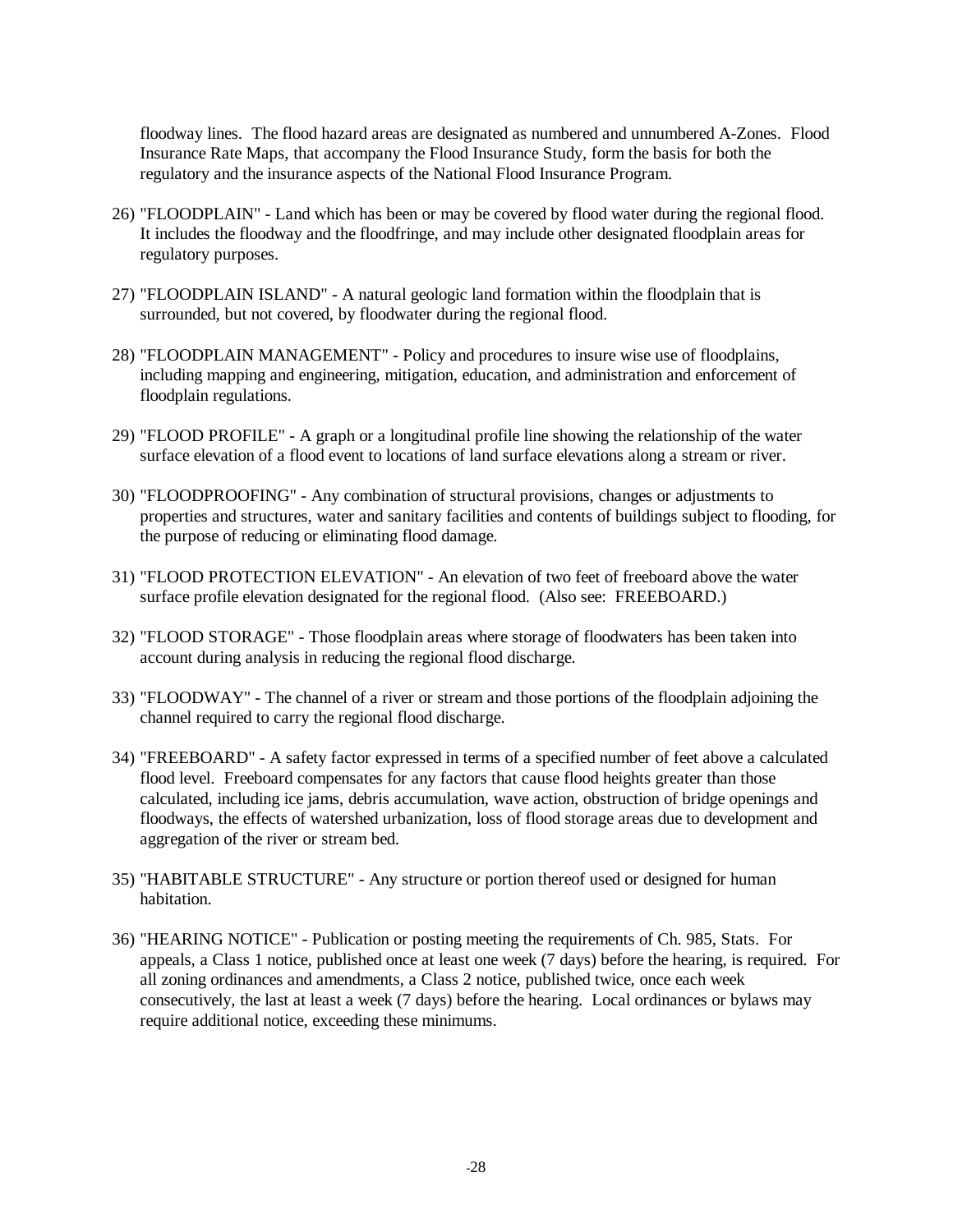- 37) "HIGH FLOOD DAMAGE POTENTIAL" Damage that could result from flooding that includes any danger to life or health or any significant economic loss to a structure or building and its contents.
- 38) "HISTORIC STRUCTURE" Any structure that is either:
- $\checkmark$  Listed individually in the National Register of Historic Places or preliminarily determined by the Secretary of the Interior as meeting the requirements for individual listing on the National Register,
- $\checkmark$  Certified or preliminarily determined by the Secretary of the Interior as contributing to the historical significance of a registered historic district or a district preliminarily determined by the Secretary to qualify as a registered historic district,
- $\checkmark$  Individually listed on a state inventory of historic places in states with historic preservation programs which have been approved by the Secretary of the Interior, or
- $\checkmark$  Individually listed on a local inventory of historic places in communities with historic preservation programs that have been certified either by an approved state program, as determined by the Secretary of the Interior; or by the Secretary of the Interior in states without approved programs.
- 39) "INCREASE IN REGIONAL FLOOD HEIGHT" A calculated upward rise in the regional flood elevation, equal to or greater than 0.01 foot, based on a comparison of existing conditions and proposed conditions which is directly attributable to development in the floodplain but not attributable to manipulation of mathematical variables such as roughness factors, expansion and contraction coefficients and discharge.
- 40) "LAND USE" Any nonstructural use made of unimproved or improved real estate. (Also see DEVELOPMENT.)
- 41) "MANUFACTURED HOME" A structure transportable in one or more sections, which is built on a permanent chassis and is designed to be used with or without a permanent foundation when connected to required utilities. The term "manufactured home" includes a mobile home but does not include a "mobile recreational vehicle."
- 42) "MOBILE RECREATIONAL VEHICLE" A vehicle which is built on a single chassis, 400 square feet or less when measured at the largest horizontal projection, designed to be self-propelled, carried or permanently towable by a licensed, light-duty vehicle, is licensed for highway use if registration is required and is designed primarily not for use as a permanent dwelling, but as temporary living quarters for recreational, camping, travel or seasonal use. Manufactured homes that are towed or carried onto a parcel of land, but do not remain capable of being towed or carried, including park model homes, do not fall within the definition of "mobile recreational vehicles."
- 43) "MUNICIPALITY" or "MUNICIPAL" The county, city or village governmental units enacting, administering and enforcing this zoning ordinance.
- 44) "NAVD" or "NORTH AMERICAN VERTICAL DATUM" Elevations referenced to mean sea level datum, 1988 adjustment.
- 45) "NGVD" or "NATIONAL GEODETIC VERTICAL DATUM" Elevations referenced to mean sea level datum, 1929 adjustment.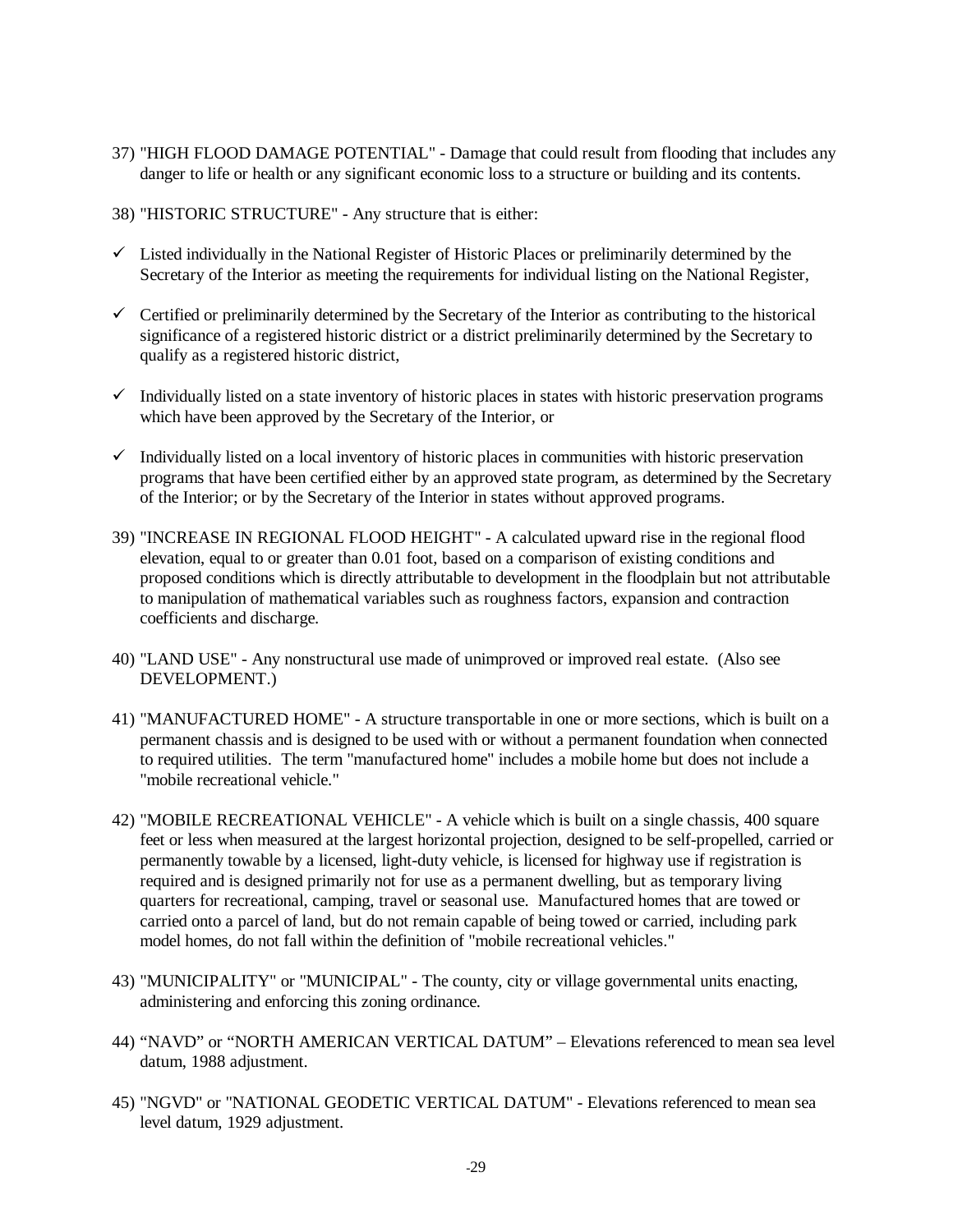- 46) "NEW CONSTRUCTION" For floodplain management purposes, "new construction" means structures for which the start of construction commenced on or after the effective date of floodplain zoning regulations adopted by this community and includes any subsequent improvements to such structures. For the purpose of determining flood insurance rates, it includes any structures for which the "start of construction" commenced on or after the effective date of an initial FIRM or after December 31, 1974, whichever is later, and includes any subsequent improvements to such structures.
- 47) "NONCONFORMING STRUCTURE" An existing lawful structure or building which is not in conformity with the dimensional or structural requirements of this ordinance for the area of the floodplain which it occupies. (For example, an existing residential structure in the floodfringe district is a conforming use. However, if the lowest floor is lower than the flood protection elevation, the structure is nonconforming.)
- 48) "NONCONFORMING USE" An existing lawful use or accessory use of a structure or building which is not in conformity with the provisions of this ordinance for the area of the floodplain which it occupies. (Such as a residence in the floodway.)
- 49) "OBSTRUCTION TO FLOW" Any development which blocks the conveyance of floodwaters such that this development alone or together with any future development will cause an increase in regional flood height.
- 50) "OFFICIAL FLOODPLAIN ZONING MAP" That map, adopted and made part of this ordinance, as described in s. 1.5(2), which has been approved by the Department and FEMA.
- 51) "OPEN SPACE USE" Those uses having a relatively low flood damage potential and not involving structures.
- 52) "ORDINARY HIGHWATER MARK" The point on the bank or shore up to which the presence and action of surface water is so continuous as to leave a distinctive mark such as by erosion, destruction or prevention of terrestrial vegetation, predominance of aquatic vegetation, or other easily recognized characteristic.
- 53) "PERSON" An individual, or group of individuals, corporation, partnership, association, municipality or state agency.
- 54) "PRIVATE SEWAGE SYSTEM" A sewage treatment and disposal system serving one structure with a septic tank and soil absorption field located on the same parcel as the structure. It also means an alternative sewage system approved by the Department of Commerce, including a substitute for the septic tank or soil absorption field, a holding tank, a system serving more than one structure or a system located on a different parcel than the structure.
- 55) "PUBLIC UTILITIES" Those utilities using underground or overhead transmission lines such as electric, telephone and telegraph, and distribution and collection systems such as water, sanitary sewer and storm sewer.
- 56) "REASONABLY SAFE FROM FLOODING" Means base flood waters will not inundate the land or damage structures to be removed from the special flood hazard area and that any subsurface waters related to the base flood will not damage existing or proposed buildings.
- 57) "REGIONAL FLOOD" A flood determined to be representative of large floods known to have occurred in Wisconsin. A regional flood is a flood with a one percent chance of being equaled or